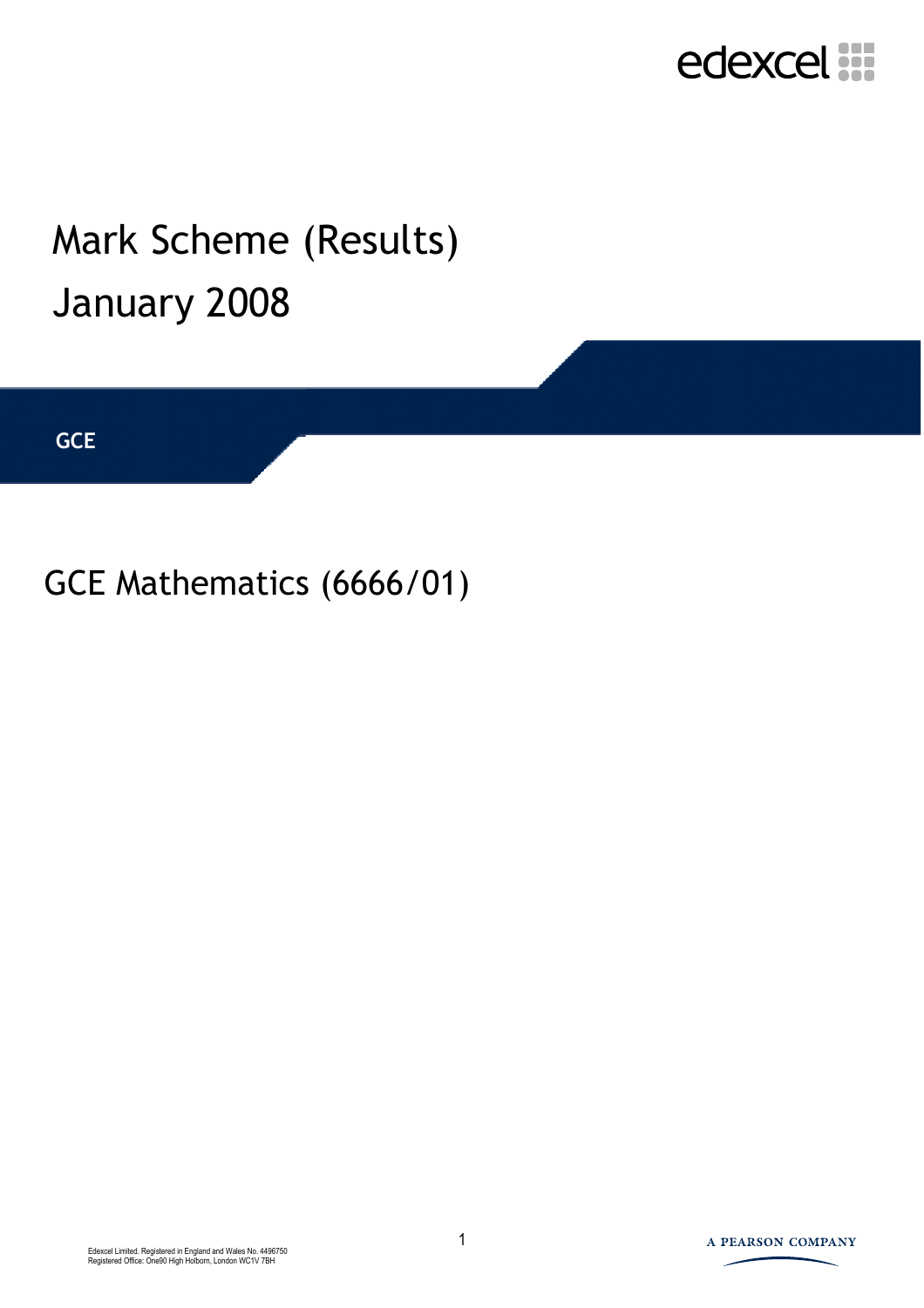#### **January 2008 6666 Core Mathematics C4 Mark Scheme**

| Question<br>Number | Scheme                                                                                                                                                       |                                       |                                                                                                                                                                                                                                                                                                                                                     | Marks                                                                                |
|--------------------|--------------------------------------------------------------------------------------------------------------------------------------------------------------|---------------------------------------|-----------------------------------------------------------------------------------------------------------------------------------------------------------------------------------------------------------------------------------------------------------------------------------------------------------------------------------------------------|--------------------------------------------------------------------------------------|
| 1. $(a)$           | $\boldsymbol{0}$<br>$\begin{array}{c c}\n\frac{\pi}{4} & \frac{\pi}{2} \\ \hline\n1.844321332 & 4.810477381 \n\end{array}$<br>$\overline{0}$                 | $\frac{\frac{3\pi}{4}}{7}$<br>8.87207 | $\pi$<br>$\overline{0}$                                                                                                                                                                                                                                                                                                                             |                                                                                      |
| (b)<br>Way 1       | $0$ can be<br>implied<br>Area $\approx \frac{1}{2} \times \frac{\pi}{4}$ ; $\times \left\{ 0 + 2(1.84432 + 4.81048 + 8.87207) + 0 \right\}$                  |                                       | awrt 1.84432<br>awrt 4.81048 or 4.81047<br>Outside brackets<br>awrt 0.39 or $\frac{1}{2} \times$ awrt 0.79<br>$\frac{1}{2} \times \frac{\pi}{4}$ or $\frac{\pi}{8}$<br>For structure of trapezium<br>$rule \{\underline{\hspace{1cm}}\}$ :<br>Correct expression<br>inside brackets which all must<br>be multiplied by their "outside<br>constant". | B1<br>B1<br>$[2]$<br>B1<br>$\underline{\text{M1}}\sqrt{}$<br>$\underline{A1}\sqrt{}$ |
|                    | $=\frac{\pi}{8}\times 31.05374 = 12.19477518 = 12.1948$ (4dp)                                                                                                |                                       | 12.1948                                                                                                                                                                                                                                                                                                                                             | Al cao<br>$[4]$                                                                      |
| <b>Aliter</b>      | Area $\approx \frac{\pi}{4} \times \left\{ \frac{0+1.84432}{2} + \frac{1.84432 + 4.81048}{2} + \frac{4.81048 + 8.87207}{2} + \frac{8.87207 + 0}{2} \right\}$ |                                       | $\frac{\pi}{4}$ (or awrt 0.79) and a divisor<br>of 2 on all terms inside<br>brackets.<br>One of first and last ordinates,                                                                                                                                                                                                                           | B1                                                                                   |
| (b)<br>Way 2       | which is equivalent to:<br>Area $\approx \frac{1}{2} \times \frac{\pi}{4}$ ; $\times \left\{ 0 + 2(1.84432 + 4.81048 + 8.87207) + 0 \right\}$<br>2 4 $\sim$  |                                       | two of the middle ordinates<br>inside brackets ignoring the 2.<br>Correct expression inside<br>brackets if $\frac{1}{2}$ was to be $\underline{A1}\sqrt{ }$<br>factorised out.                                                                                                                                                                      | $\underline{\mathrm{M1}}\sqrt{}$                                                     |
|                    | $=\frac{\pi}{4} \times 15.52687 = 12.19477518 = 12.1948$ (4dp)                                                                                               |                                       | 12.1948                                                                                                                                                                                                                                                                                                                                             | Al cao<br>$[4]$                                                                      |
|                    |                                                                                                                                                              |                                       |                                                                                                                                                                                                                                                                                                                                                     | 6 marks                                                                              |

Note an expression like Area  $\approx \frac{1}{2} \times \frac{\pi}{4} + 2(1.84432 + 4.81048 + 8.87207)$ 2 4  $\approx \frac{1}{2} \times \frac{\pi}{4} + 2(1.84432 + 4.81048 + 8.87207)$  would score B1M1A0A0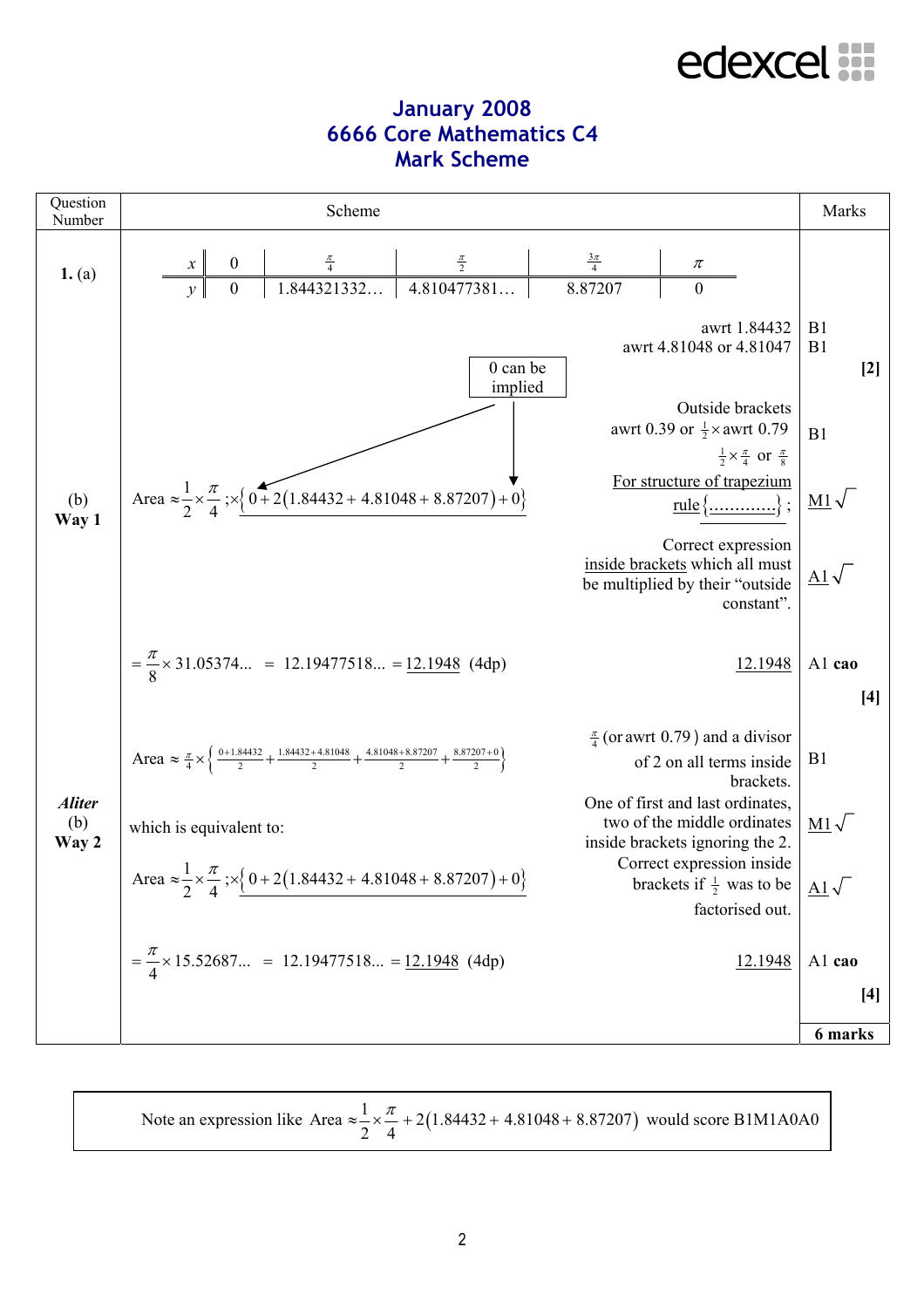| Question<br>Number | Scheme                                                                                                                                                                                                                                                                                    |                                                                                                                                                                                                                                             | Marks                              |
|--------------------|-------------------------------------------------------------------------------------------------------------------------------------------------------------------------------------------------------------------------------------------------------------------------------------------|---------------------------------------------------------------------------------------------------------------------------------------------------------------------------------------------------------------------------------------------|------------------------------------|
| 2. (a)             | ** represents a constant<br>(which must be consistent for first accuracy mark)<br>$\left[ (8-3x)^{\frac{1}{3}} = \frac{(8)^{\frac{1}{3}}}{1-\frac{3x}{8}} \right]^{\frac{1}{3}} = 2\left(1-\frac{3x}{8}\right)^{\frac{1}{3}}$                                                             | Takes 8 outside the<br>bracket to give any of<br>$(8)^{\frac{1}{3}}$ or $2$ .                                                                                                                                                               | B1                                 |
|                    | $=2\left\{1+(\frac{1}{3})(**x)+\frac{(\frac{1}{3})(-\frac{2}{3})}{2!}(**x)^2+\frac{(\frac{1}{3})(-\frac{2}{3})(-\frac{5}{3})}{3!}(**x)^3+\dots\right\}$<br>with $** \neq 1$                                                                                                               | Expands $(1 + **x)^{\frac{1}{3}}$ to<br>give a simplified or an<br>un-simplified<br>$1+(\frac{1}{2})(**x)$ ;<br>A correct simplified or an<br>un-simplified<br>$\{\dots \dots \}$ expansion with<br>candidate's followed<br>through $(**x)$ | $M1$ ;<br>Al $\sqrt{ }$            |
|                    | $=2\left\{1+\left(\frac{1}{3}\right)\left(-\frac{3x}{8}\right)+\frac{\left(\frac{1}{3}\right)\left(-\frac{2}{3}\right)}{2!}\left(-\frac{3x}{8}\right)^2+\frac{\left(\frac{1}{3}\right)\left(-\frac{2}{3}\right)\left(-\frac{5}{3}\right)}{3!}\left(-\frac{3x}{8}\right)^3+\ldots\right\}$ | Award SC M1 if you see<br>$\frac{\left(\frac{1}{3}\right)\left(-\frac{2}{3}\right)}{2!}(**x)^2 + \frac{\left(\frac{1}{3}\right)\left(-\frac{2}{3}\right)\left(-\frac{5}{3}\right)}{2!}(**x)^3$                                              |                                    |
|                    | $=2\left\{1-\frac{1}{8}x;-\frac{1}{64}x^2-\frac{5}{1536}x^3-\right\}$<br>$=2-\frac{1}{4}x$ ; $-\frac{1}{32}x^2-\frac{5}{768}x^3-$                                                                                                                                                         | Either $2\{1-\frac{1}{8}x$ } or<br>anything that $ $ A1;<br>cancels to $2-\frac{1}{4}x$ ;<br>Simplified $-\frac{1}{32}x^2 - \frac{5}{768}x^3$                                                                                               | A <sub>1</sub><br>$\left[5\right]$ |
| (b)                | $(7.7)^{\frac{1}{3}} \approx 2 - \frac{1}{4}(0.1) - \frac{1}{32}(0.1)^2 - \frac{5}{768}(0.1)^3 - $<br>$= 2 - 0.025 - 0.0003125 - 0.0000065104166$                                                                                                                                         | <b>Attempt to substitute</b><br>$x = 0.1$ into a candidate's<br>binomial expansion.                                                                                                                                                         | M <sub>1</sub>                     |
|                    | $= 1.97468099$                                                                                                                                                                                                                                                                            | awrt 1.9746810                                                                                                                                                                                                                              | A <sub>1</sub><br>$[2]$            |
|                    |                                                                                                                                                                                                                                                                                           |                                                                                                                                                                                                                                             | 7 marks                            |

You would award B1M1A0 for  
\n
$$
=2\left\{1+(\frac{1}{3})(-\frac{3x}{8})+\frac{(\frac{1}{3})(-\frac{2}{3})}{2!}(-\frac{3x}{8})^2+\frac{(\frac{1}{3})(-\frac{2}{3})(-\frac{5}{3})}{3!}(-3x)^3+...\right\}
$$
\nbecause \*\* is not consistent.

If you see the constant term "2" in a candidate's final binomial expansion, then you can award B1.

Be wary of calculator value of 
$$
(7.7)^{\frac{1}{3}} = 1.974680822...
$$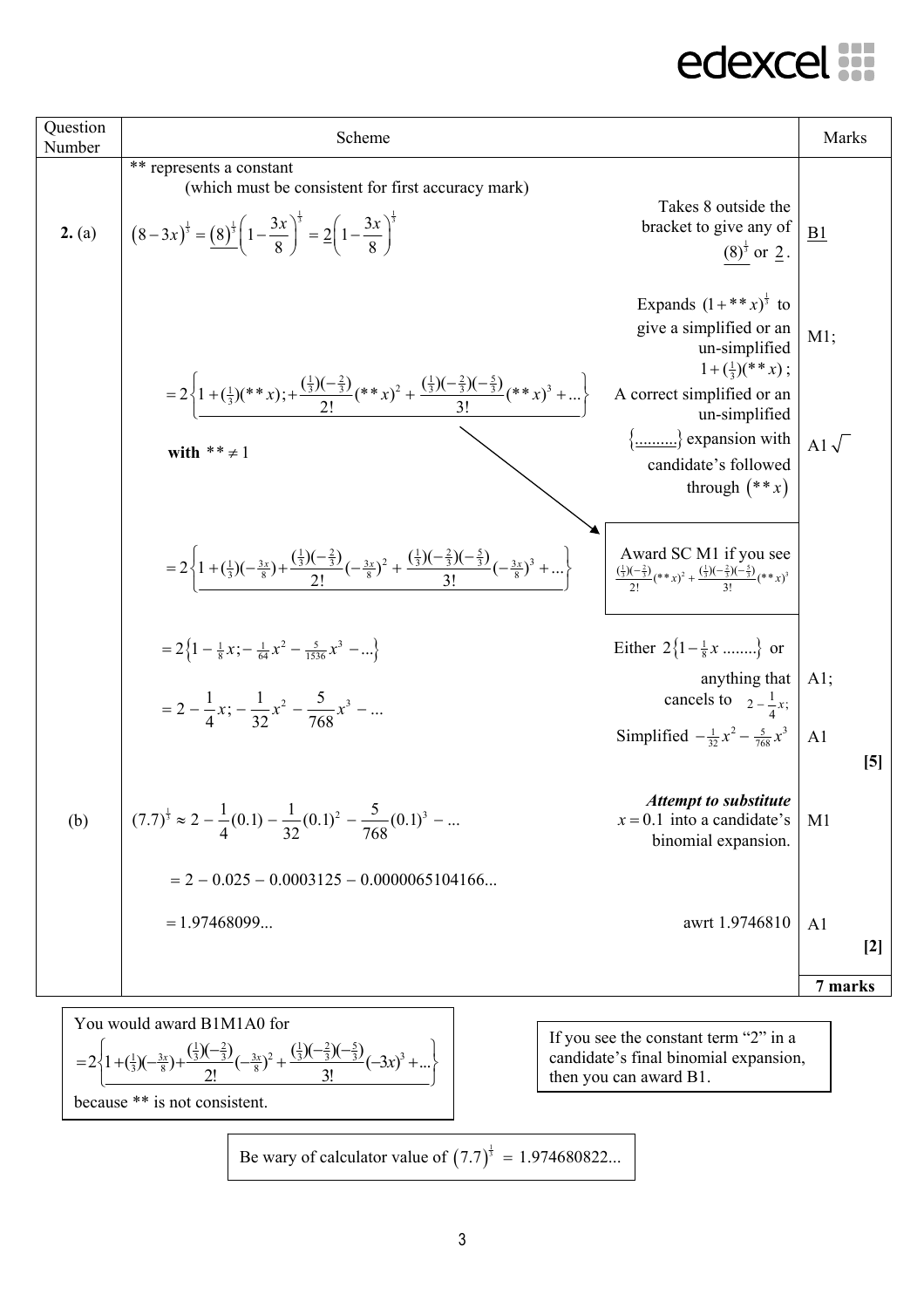| Question<br>Number               | Scheme                                                                                                                                                                                                                                                                                                                                                                                                                             |                                                                                                                                                                                                                                                                                                                           | Marks                                     |
|----------------------------------|------------------------------------------------------------------------------------------------------------------------------------------------------------------------------------------------------------------------------------------------------------------------------------------------------------------------------------------------------------------------------------------------------------------------------------|---------------------------------------------------------------------------------------------------------------------------------------------------------------------------------------------------------------------------------------------------------------------------------------------------------------------------|-------------------------------------------|
| <b>Aliter</b><br>2. (a)<br>Way 2 | $(8-3x)^{\frac{1}{3}}$                                                                                                                                                                                                                                                                                                                                                                                                             |                                                                                                                                                                                                                                                                                                                           |                                           |
|                                  | $= \begin{cases} (8)^{\frac{1}{3}} + (\frac{1}{3})(8)^{-\frac{2}{3}}(**x); + \frac{(\frac{1}{3})(-\frac{2}{3})}{2!}(8)^{-\frac{5}{3}}(**x)^{2} \\ + \frac{(\frac{1}{3})(-\frac{2}{3})(-\frac{5}{3})}{2!}(8)^{-\frac{8}{3}}(**x)^{3} +  \end{cases}$<br>with $** \neq 1$                                                                                                                                                            | 2 or $(8)^{\frac{1}{3}}$ (See note $\downarrow$ )<br>Expands $(8-3x)^{\frac{1}{3}}$ to give<br>an un-simplified or<br>simplified<br>$(8)^{\frac{1}{3}}+(\frac{1}{3})(8)^{-\frac{2}{3}}(**x);$<br>A correct un-simplified<br>or simplified<br>$\{\dots \dots \}$ expansion with<br>candidate's followed<br>through $(**x)$ | B <sub>1</sub><br>$M1$ ;<br>Al $\sqrt{ }$ |
|                                  | $=\left\{\n\begin{array}{c}\n(8)^{\frac{1}{3}} + (\frac{1}{3})(8)^{-\frac{2}{3}}(-3x); + \frac{\left(\frac{1}{3}\right)(-\frac{2}{3})}{2!}(8)^{-\frac{5}{3}}(-3x)^2 \\ + \frac{\left(\frac{1}{3}\right)(-\frac{2}{3})(-\frac{5}{3})}{3!}(8)^{-\frac{8}{3}}(-3x)^3 + \dots\n\end{array}\n\right\}$<br>$=\left\{2+(\frac{1}{3})(\frac{1}{4})(-3x)+(-\frac{1}{9})(\frac{1}{32})(9x^2)+(\frac{5}{81})(\frac{1}{256})(-27x^3)+\right\}$ | Award SC M1 if you see<br>$\frac{\left(\frac{1}{3}\right)\left(-\frac{2}{3}\right)}{2!}$ $\left(\frac{8}{3}\right)^{-\frac{5}{3}}$ $\left(**x\right)^2$<br>$+\frac{\left(\frac{1}{3}\right)\left(-\frac{2}{3}\right)\left(-\frac{5}{3}\right)}{3!}(8)^{-\frac{8}{3}}(**x)^{3}$                                            |                                           |
|                                  | $=2-\frac{1}{4}x; -\frac{1}{32}x^2-\frac{5}{768}x^3-$                                                                                                                                                                                                                                                                                                                                                                              | Anything that<br>cancels to $2 - \frac{1}{4}x$ ;<br>or $2\left\{1-\frac{1}{8}x$ }<br>Simplified $-\frac{1}{32}x^2 - \frac{5}{768}x^3$                                                                                                                                                                                     | A1;<br>A <sub>1</sub><br>$\left[5\right]$ |

Attempts using Maclaurin expansion should be escalated up to your team leader.

Be wary of calculator value of  $(7.7)^{\frac{1}{3}} = 1.974680822...$ 

If you see the constant term "2" in a candidate's final binomial expansion, then you can award B1.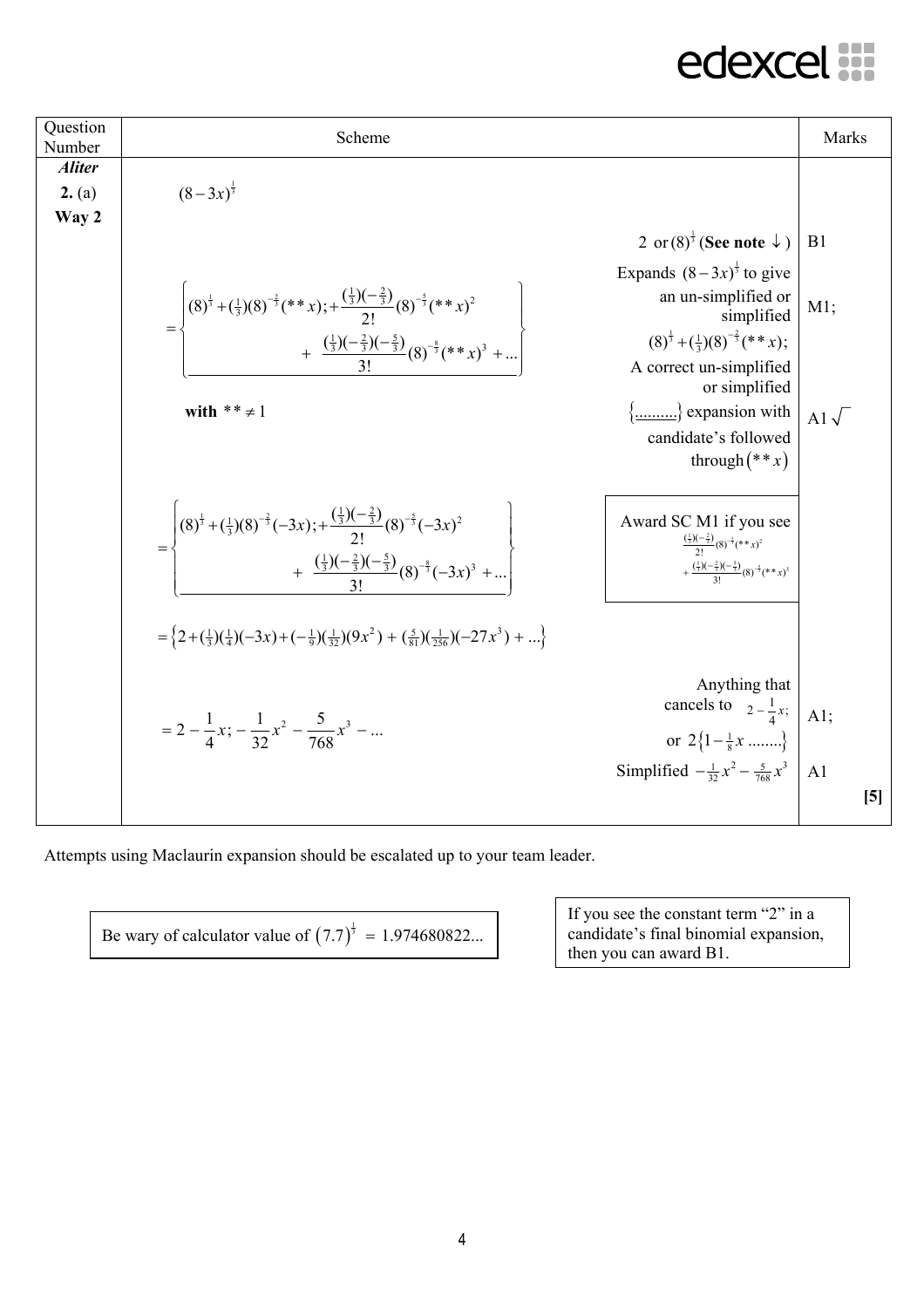| Question<br>Number | Scheme                                                                                                                                                                      | Marks                |
|--------------------|-----------------------------------------------------------------------------------------------------------------------------------------------------------------------------|----------------------|
| 3.                 | Use of $V = \pi \int y^2 dx$ .<br>Volume = $\pi \int_{a}^{b} \left( \frac{1}{2x+1} \right)^2 dx = \pi \int_{a}^{b} \frac{1}{(2x+1)^2} dx$<br>Can be implied. Ignore limits. | B1                   |
|                    | $= \pi \int_{0}^{b} (2x+1)^{-2} dx$                                                                                                                                         |                      |
|                    | $=(\pi)\left[\frac{(2x+1)^{-1}}{(-1)(2)}\right]^{b}$                                                                                                                        |                      |
|                    | Integrating to give $\pm p(2x+1)^{-1}$<br>$=\left(\pi\right)\left[\frac{-\frac{1}{2}(2x+1)^{-1}}{\frac{1}{2}(2x+1)^{-1}}\right]_{a}^{b}$<br>$-\frac{1}{2}(2x+1)^{-1}$       | M1<br>A <sub>1</sub> |
|                    | $= (\pi) \left  \left( \frac{-1}{2(2b+1)} \right) - \left( \frac{-1}{2(2a+1)} \right) \right $<br>Substitutes limits of b and a and<br>subtracts the correct way round.     | dM1                  |
|                    | $=\frac{\pi}{2} \left  \frac{-2a-1+2b+1}{(2a+1)(2b+1)} \right $                                                                                                             |                      |
|                    | $=\frac{\pi}{2} \left  \frac{2(b-a)}{(2a+1)(2b+1)} \right $                                                                                                                 |                      |
|                    | $\frac{\pi(b-a)}{(2a+1)(2b+1)}$<br>$=\frac{\pi(b-a)}{(2a+1)(2b+1)}$                                                                                                         | A1 aef               |
|                    |                                                                                                                                                                             | [5]<br>5 marks       |
|                    |                                                                                                                                                                             |                      |
|                    |                                                                                                                                                                             |                      |
|                    | Allow other equivalent forms such as                                                                                                                                        |                      |
|                    | $\pi b - \pi a$<br>or $\frac{-\pi(a-b)}{(2a+1)(2b+1)}$ or $\frac{\pi(b-a)}{4ab+2a+2b+1}$ or $\frac{\pi b - \pi a}{4ab+2a+2b+1}$ .<br>$(2a+1)(2b+1)$                         |                      |

$$
\frac{2a+1}{2a+1}(2b+1)
$$
 or  $\frac{2a+1}{2a+1}(2b+1)$  or  $\frac{2a+1}{2a+2b+1}$  or  $\frac{2a+1}{2a+2b+1}$ 

Note that  $\pi$  is not required for the middle three marks of this question.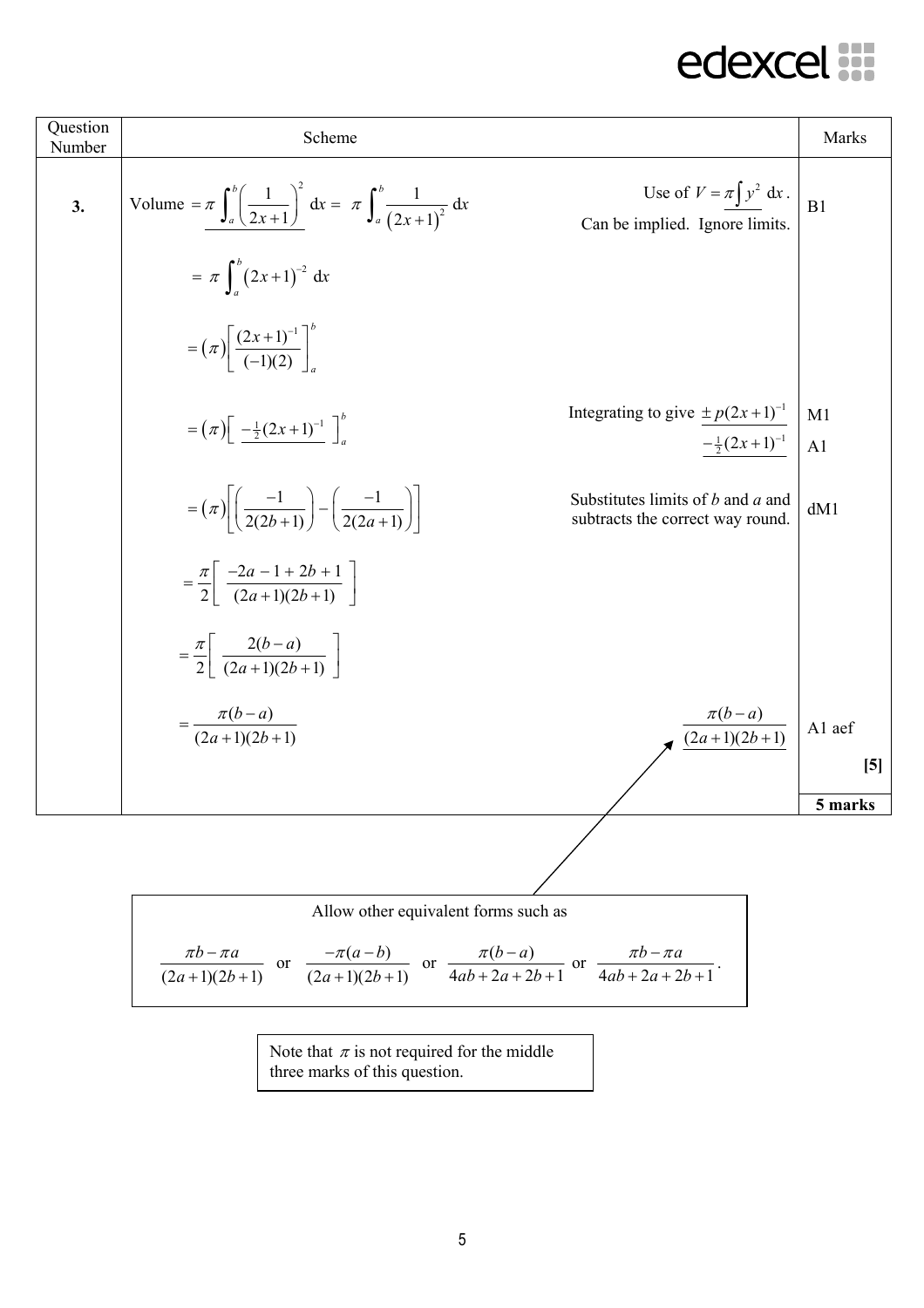| Question<br>Number           | Scheme                                                                                                                                       |                                                                                      | Marks                |
|------------------------------|----------------------------------------------------------------------------------------------------------------------------------------------|--------------------------------------------------------------------------------------|----------------------|
| <b>Aliter</b><br>3.<br>Way 2 | Volume = $\pi \int_{a}^{b} \left( \frac{1}{2x+1} \right)^2 dx = \pi \int_{a}^{b} \frac{1}{(2x+1)^2} dx$                                      | Use of $V = \pi \int y^2 dx$ .<br>Can be implied. Ignore limits.                     | B1                   |
|                              | $= \pi \int_{0}^{b} (2x+1)^{-2} dx$                                                                                                          |                                                                                      |                      |
|                              | Applying substitution $u = 2x + 1 \implies \frac{du}{dx} = 2$ and changing<br>limits $x \to u$ so that $a \to 2a+1$ and $b \to 2b+1$ , gives |                                                                                      |                      |
|                              | = $(\pi)$ $\int_{2x+1}^{2b+1} \frac{u^{-2}}{2} du$                                                                                           |                                                                                      |                      |
|                              | $= (\pi) \left[ \frac{u^{-1}}{(-1)(2)} \right]_{2}^{2b+1}$                                                                                   |                                                                                      |                      |
|                              | $= (\pi) \left[ \frac{-\frac{1}{2} u^{-1}}{\frac{1}{2} u^{-1}} \right]_{2a+1}^{2b+1}$                                                        | Integrating to give $\pm pu^{-1}$<br>$-\frac{1}{2}u^{-1}$                            | M1<br>A <sub>1</sub> |
|                              | $= (\pi) \left  \left( \frac{-1}{2(2b+1)} \right) - \left( \frac{-1}{2(2a+1)} \right) \right $                                               | Substitutes limits of $2b+1$ and<br>$2a + 1$ and subtracts the correct<br>way round. | dM1                  |
|                              | $=\frac{\pi}{2}\left \frac{-2a-1+2b+1}{(2a+1)(2b+1)}\right $                                                                                 |                                                                                      |                      |
|                              | $=\frac{\pi}{2} \left[ \frac{2(b-a)}{(2a+1)(2b+1)} \right]$                                                                                  |                                                                                      |                      |
|                              | $=\frac{\pi(b-a)}{(2a+1)(2b+1)}$                                                                                                             | $\pi(b-a)$<br>$\frac{(2a+1)(2b+1)}{(2a+1)(2b+1)}$                                    | A1 aef               |
|                              |                                                                                                                                              |                                                                                      | $\left[5\right]$     |
|                              |                                                                                                                                              |                                                                                      | 5 marks              |
|                              | Note that $\pi$ is not required for the middle<br>three marks of this question.                                                              |                                                                                      |                      |

Allow other equivalent forms such as  
\n
$$
\frac{\pi b - \pi a}{(2a+1)(2b+1)}
$$
 or 
$$
\frac{-\pi(a-b)}{(2a+1)(2b+1)}
$$
 or 
$$
\frac{\pi(b-a)}{4ab+2a+2b+1}
$$
 or 
$$
\frac{\pi b - \pi a}{4ab+2a+2b+1}
$$
.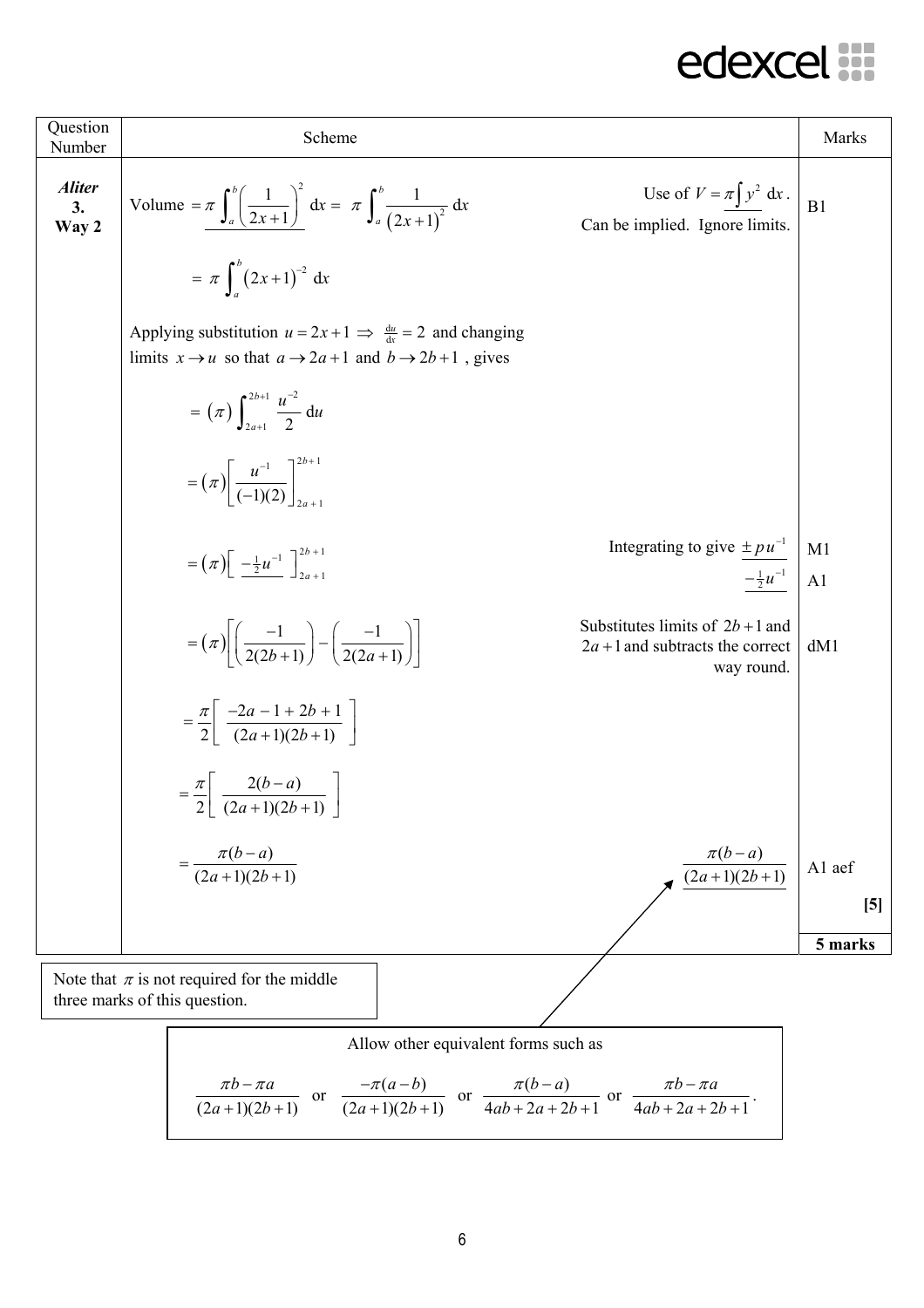| Question<br>Number | Scheme                                                                                                                                                                                                                                                                                                                                  | Marks                                            |
|--------------------|-----------------------------------------------------------------------------------------------------------------------------------------------------------------------------------------------------------------------------------------------------------------------------------------------------------------------------------------|--------------------------------------------------|
|                    | <b>4.</b> (i) $\int \ln(\frac{x}{2}) dx = \int 1 \cdot \ln(\frac{x}{2}) dx \Rightarrow \begin{cases} u = \ln(\frac{x}{2}) & \Rightarrow \frac{du}{dx} = \frac{\frac{1}{2}}{\frac{x}{2}} = \frac{1}{x} \\ \frac{dv}{dx} = 1 & \Rightarrow v = x \end{cases}$                                                                             |                                                  |
|                    | Use of 'integration by parts'<br>formula in the correct<br>$\int \ln\left(\frac{x}{2}\right) dx = x \ln\left(\frac{x}{2}\right) - \int x \cdot \frac{1}{x} dx$<br>direction.<br>Correct expression.                                                                                                                                     | M <sub>1</sub><br>A <sub>1</sub>                 |
|                    | An attempt to multiply x by a<br>$= x \ln \left(\frac{x}{2}\right) - \int \frac{1}{x} dx$<br>candidate's $\frac{a}{x}$ or $\frac{1}{bx}$ or $\frac{1}{x}$ .                                                                                                                                                                             | dM1                                              |
|                    | $= x \ln \left(\frac{x}{2}\right) - x + c$<br>Correct integration with $+ c$                                                                                                                                                                                                                                                            | A1 aef<br>$[4]$                                  |
| (ii)               | $\int_{\pi}^{\frac{\pi}{2}} \sin^2 x \, dx$<br>Consideration of double angle<br>[NB: $\cos 2x = \pm 1 \pm 2 \sin^2 x$ or $\sin^2 x = \frac{1}{2} (\pm 1 \pm \cos 2x)$ ]<br>formula for $\cos 2x$<br>$= \int_{a}^{\frac{\pi}{2}} \frac{1-\cos 2x}{2} dx = \frac{1}{2} \int_{a}^{\frac{\pi}{2}} (1-\cos 2x) dx$                           | M1                                               |
|                    | Integrating to give<br>$\pm ax \pm b \sin 2x$ ; $a, b \ne 0$<br>$=\frac{1}{2}\left[\frac{x-\frac{1}{2}\sin 2x}{x}\right]_{\frac{\pi}{4}}^{\frac{\pi}{2}}$<br>Correct result of anything<br>equivalent to $\frac{1}{2}x - \frac{1}{4}\sin 2x$                                                                                            | dM1<br>A <sub>1</sub>                            |
|                    | $=\frac{1}{2}\left(\frac{\pi}{2}-\frac{\sin(\pi)}{2}\right)-\left(\frac{\pi}{4}-\frac{\sin(\frac{\pi}{2})}{2}\right)\right $<br>Substitutes limits of $\frac{\pi}{2}$ and $\frac{\pi}{4}$<br>and subtracts the correct way<br>round.<br>$=\frac{1}{2} \left[\left(\frac{\pi}{2}-0\right)-\left(\frac{\pi}{4}-\frac{1}{2}\right)\right]$ | ddM1                                             |
|                    | $\frac{1}{2}(\frac{\pi}{4} + \frac{1}{2})$ or $\frac{\pi}{8} + \frac{1}{4}$ or $\frac{\pi}{8} + \frac{2}{8}$<br>$=\frac{1}{2}(\frac{\pi}{4}+\frac{1}{2}) = \frac{\pi}{8}+\frac{1}{4}$<br>Candidate must collect their<br>$\pi$ term and constant term<br>together for A1<br>No fluked answers, hence cso.                               | Al aef,<br>$\cos$<br>$\left[5\right]$<br>9 marks |
|                    | Note $\frac{\pi}{8} + \frac{1}{4} = 0.64269$<br>Note: $\int \ln(\frac{x}{2}) dx = (\text{their } v) \ln(\frac{x}{2}) - \int (\text{their } v) \cdot (\text{their } \frac{du}{dv}) dx$ for M1 in part (i).                                                                                                                               |                                                  |
|                    |                                                                                                                                                                                                                                                                                                                                         |                                                  |

 $\overline{\phantom{a}}$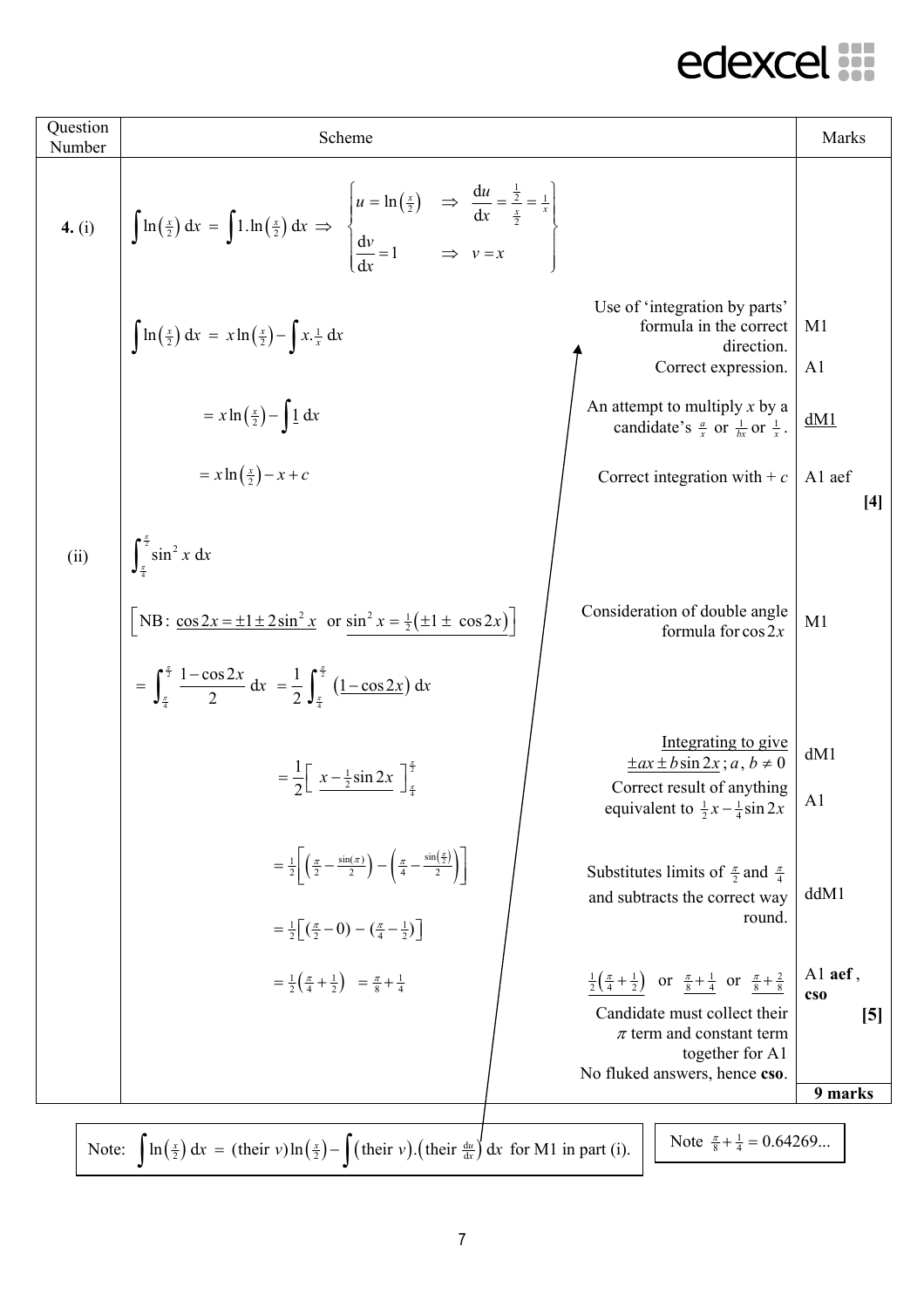| Question<br>Number                        | Scheme                                                                                                                                                                  | Marks          |       |
|-------------------------------------------|-------------------------------------------------------------------------------------------------------------------------------------------------------------------------|----------------|-------|
| <i><b>Aliter</b></i><br>4. $(i)$<br>Way 2 | $\int \ln\left(\frac{x}{2}\right) dx = \int (\ln x - \ln 2) dx = \int \ln x dx - \int \ln 2 dx$                                                                         |                |       |
|                                           | $\int \ln x \, dx = \int 1 \cdot \ln x \, dx \implies \begin{cases} u = \ln x & \implies \frac{du}{dx} = \frac{1}{x} \\ \frac{dv}{dx} = 1 & \implies v = x \end{cases}$ |                |       |
|                                           | Use of 'integration by parts'<br>$\int \ln x \, dx = x \ln x - \int x \cdot \frac{1}{x} \, dx$<br>formula in the correct<br>direction.                                  | M1             |       |
|                                           | Correct integration of $\ln x$<br>$= x \ln x - x + c$<br>with or without + $c$                                                                                          | A <sub>1</sub> |       |
|                                           | Correct integration of ln 2<br>$\int \ln 2 dx = x \ln 2 + c$<br>with or without + $c$                                                                                   | M1             |       |
|                                           | Hence, $\int \ln(\frac{x}{2}) dx = x \ln x - x - x \ln 2 + c$<br>Correct integration with $+ c$                                                                         | A1 aef         |       |
|                                           |                                                                                                                                                                         |                | $[4]$ |
|                                           |                                                                                                                                                                         |                |       |
|                                           | Note: $\int \ln x \, dx = (\text{their } v) \ln x - \int (\text{their } v) \cdot (\text{their } \frac{du}{dx}) dx$ for M1 in part (i).                                  |                |       |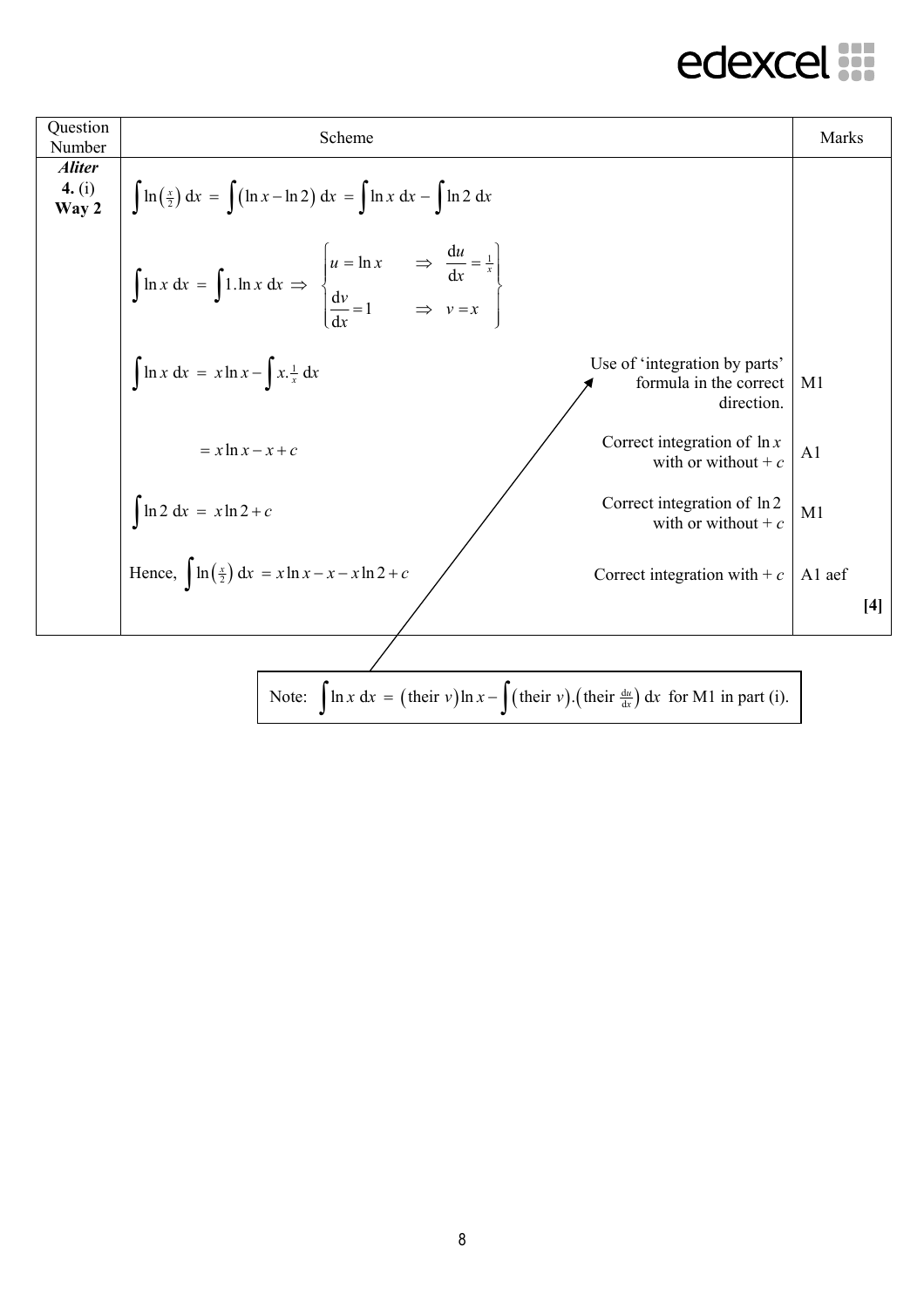| Question<br>Number                 | Scheme                                                                                                                                                                                                   | Marks          |       |
|------------------------------------|----------------------------------------------------------------------------------------------------------------------------------------------------------------------------------------------------------|----------------|-------|
| <b>Aliter</b><br>4. $(i)$<br>Way 3 | $\ln\left(\frac{x}{2}\right) dx$                                                                                                                                                                         |                |       |
|                                    | $u = \frac{x}{2} \implies \frac{du}{dx} = \frac{1}{2}$                                                                                                                                                   |                |       |
|                                    | Applying substitution<br>correctly to give<br>$\int \ln\left(\frac{x}{2}\right) dx = 2 \int \ln u du$<br>$\int \ln\left(\frac{x}{2}\right) dx = 2 \int \ln u du$<br>Decide to award<br>$2^{nd}$ M1 here! |                |       |
|                                    | $\int \ln u \, dx = \int 1.\ln u \, du$                                                                                                                                                                  |                |       |
|                                    | Use of 'integration by parts'<br>$\int \ln u \, dx = u \ln u - \int u \cdot \frac{1}{u} \, du$<br>formula in the correct<br>direction.                                                                   | M1             |       |
|                                    | Correct integration of $\ln u$<br>$= u \ln u - u + c$<br>with or without + $c$                                                                                                                           | A <sub>1</sub> |       |
|                                    | Decide to award<br>$2nd M1$ here!                                                                                                                                                                        | M1             |       |
|                                    | $\int \ln\left(\frac{x}{2}\right) dx = 2(u \ln u - u) + c$                                                                                                                                               |                |       |
|                                    | Hence, $\int \ln(\frac{x}{2}) dx = x \ln(\frac{x}{2}) - x + c$<br>Correct integration with $+ c$                                                                                                         | A1 aef         | $[4]$ |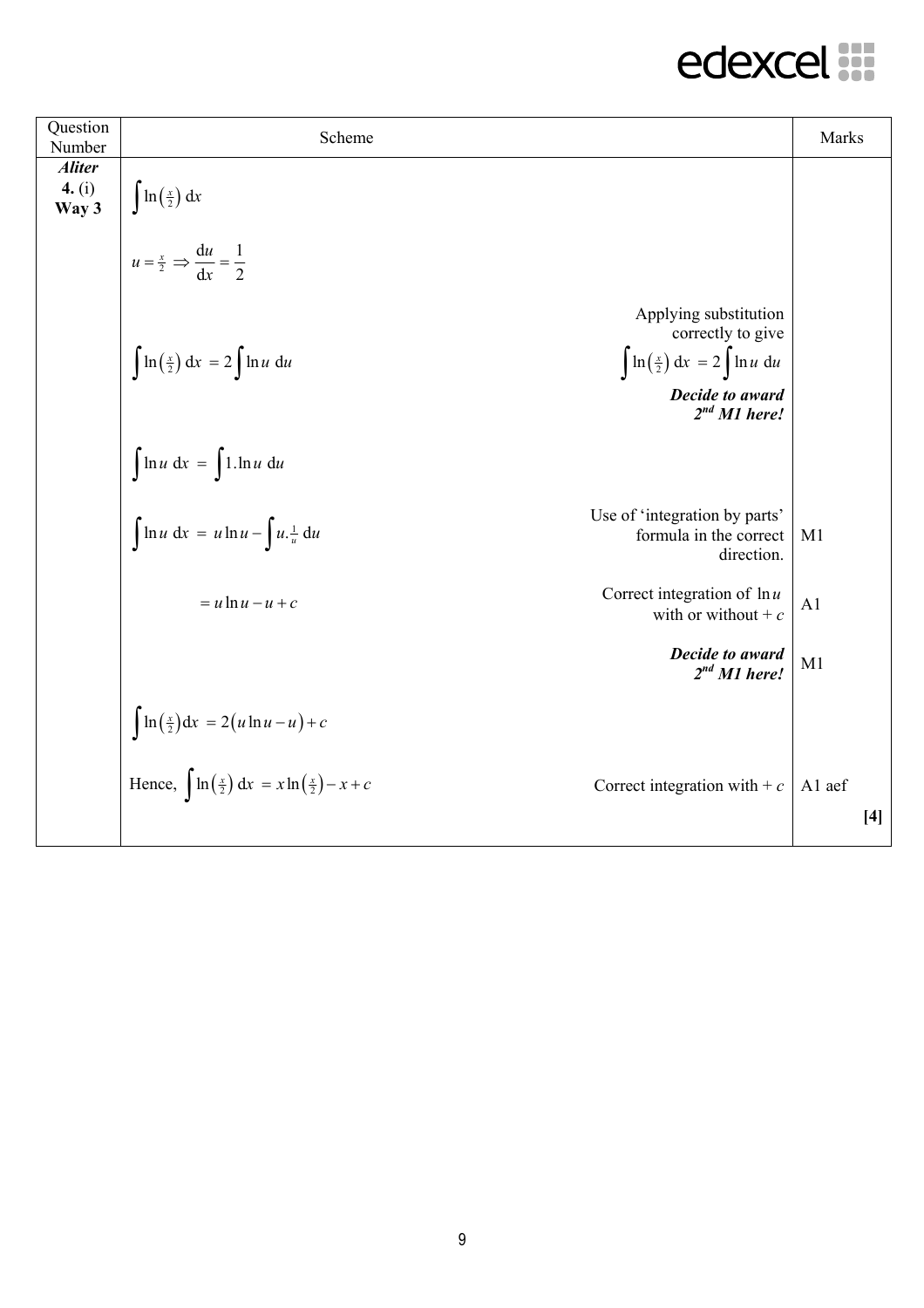| Question<br>Number                         | Scheme                                                                                                                                                                                                                                                                                                                                                                      |                                                                                                                                                                                                                                  | <b>Marks</b>            |
|--------------------------------------------|-----------------------------------------------------------------------------------------------------------------------------------------------------------------------------------------------------------------------------------------------------------------------------------------------------------------------------------------------------------------------------|----------------------------------------------------------------------------------------------------------------------------------------------------------------------------------------------------------------------------------|-------------------------|
| <i><b>Aliter</b></i><br>4. $(ii)$<br>Way 2 | $\int_{a}^{\frac{\pi}{2}} \sin^2 x \, dx = \int_{a}^{\frac{\pi}{2}} \sin x \cdot \sin x \, dx \text{ and } I = \int \sin^2 x \, dx$                                                                                                                                                                                                                                         |                                                                                                                                                                                                                                  |                         |
|                                            | $\begin{cases} u = \sin x & \Rightarrow \frac{du}{dx} = \cos x \\ \frac{dv}{dx} = \sin x & \Rightarrow v = -\cos x \end{cases}$                                                                                                                                                                                                                                             |                                                                                                                                                                                                                                  |                         |
|                                            | $\therefore I = \left\{-\sin x \cos x + \int \cos^2 x \, dx\right\}$                                                                                                                                                                                                                                                                                                        | An attempt to use the correct<br>by parts formula.                                                                                                                                                                               | M <sub>1</sub>          |
|                                            | $\therefore I = \left\{-\sin x \cos x + \int (1 - \sin^2 x) dx\right\}$                                                                                                                                                                                                                                                                                                     |                                                                                                                                                                                                                                  |                         |
|                                            | $\int \sin^2 x \, dx = \left\{-\sin x \cos x + \int 1 \, dx - \int \sin^2 x \, dx\right\}$                                                                                                                                                                                                                                                                                  |                                                                                                                                                                                                                                  |                         |
|                                            | $2\int \sin^2 x \, dx = \left\{-\sin x \cos x + \int 1 \, dx\right\}$                                                                                                                                                                                                                                                                                                       | For the LHS becoming 21                                                                                                                                                                                                          | dM1                     |
|                                            | $2\int \sin^2 x \, dx = \{-\sin x \cos x + x\}$                                                                                                                                                                                                                                                                                                                             |                                                                                                                                                                                                                                  |                         |
|                                            | $\int \sin^2 x \, dx = \left\{ -\frac{1}{2} \sin x \cos x + \frac{x}{2} \right\}$                                                                                                                                                                                                                                                                                           | Correct integration                                                                                                                                                                                                              | A <sub>1</sub>          |
|                                            | $\therefore \int_{\frac{\pi}{4}}^{\frac{\pi}{2}} \sin^2 x \, dx = \left[ \left( -\frac{1}{2} \sin(\frac{\pi}{2}) \cos(\frac{\pi}{2}) + \frac{(\frac{\pi}{2})}{2} \right) - \left( -\frac{1}{2} \sin(\frac{\pi}{4}) \cos(\frac{\pi}{4}) + \frac{(\frac{\pi}{4})}{2} \right) \right]$<br>$=\left[\left(0+\frac{\pi}{4}\right)-\left(-\frac{1}{4}+\frac{\pi}{8}\right)\right]$ | Substitutes limits of $\frac{\pi}{2}$ and $\frac{\pi}{4}$<br>and subtracts the correct way<br>round.                                                                                                                             | ddM1                    |
|                                            | $=\frac{\pi}{8}+\frac{1}{4}$                                                                                                                                                                                                                                                                                                                                                | $\frac{1}{2}(\frac{\pi}{4} + \frac{1}{2})$ or $\frac{\pi}{8} + \frac{1}{4}$ or $\frac{\pi}{8} + \frac{2}{8}$<br>Candidate must collect their<br>$\pi$ term and constant term<br>together for A1<br>No fluked answers, hence cso. | Al aef<br>$\cos$<br>[5] |

Note  $\frac{\pi}{8} + \frac{1}{4} = 0.64269...$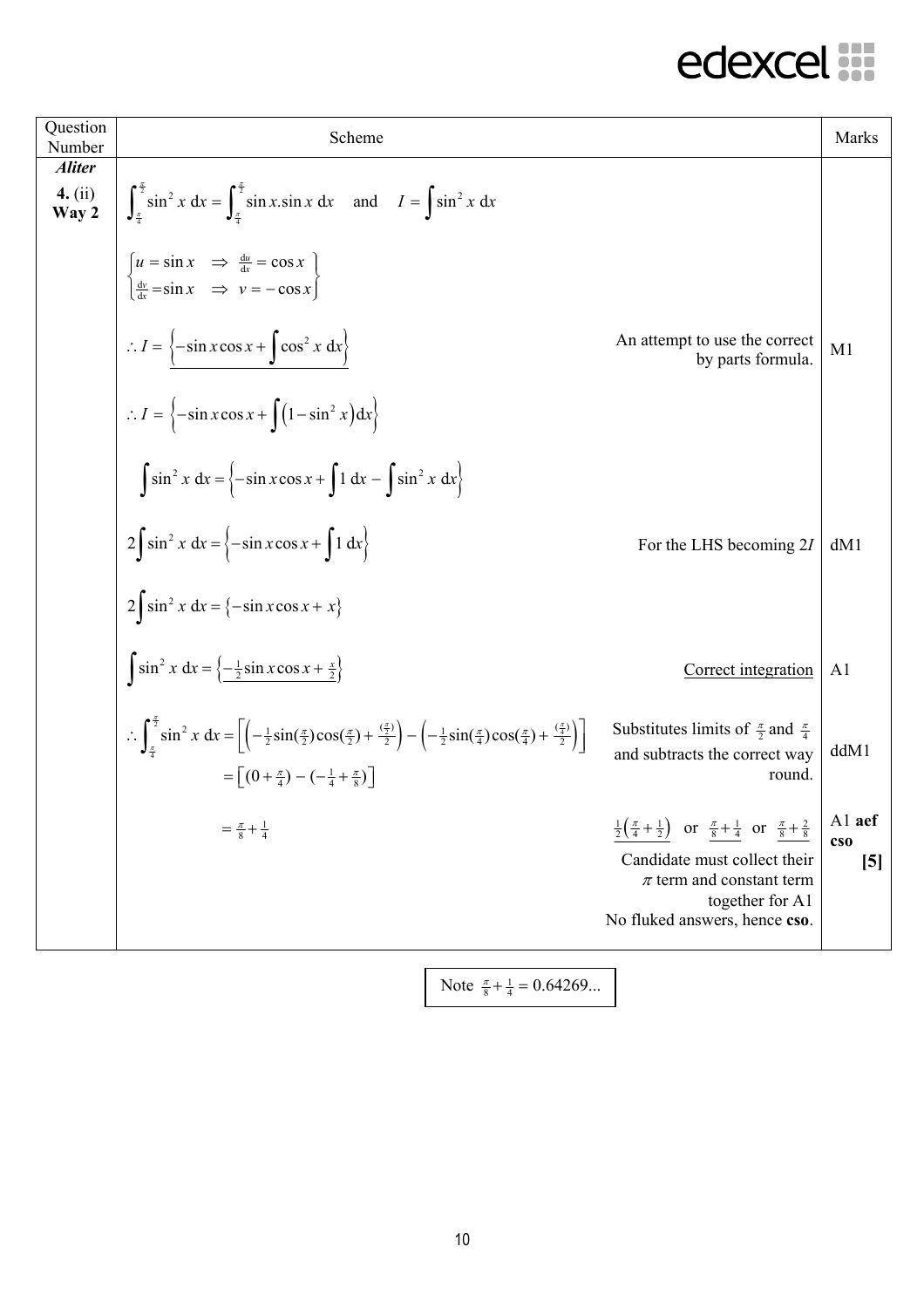| Question<br>Number | Scheme                                                                                                                                                                               |                                                                                                                                                                                         | Marks                         |
|--------------------|--------------------------------------------------------------------------------------------------------------------------------------------------------------------------------------|-----------------------------------------------------------------------------------------------------------------------------------------------------------------------------------------|-------------------------------|
| 5. (a)             | $x^3-4y^2 = 12xy$ (eqn *)<br>$x = -8 \implies -512 - 4y^2 = 12(-8)y$<br>$-512-4v^2 = -96v$                                                                                           | Substitutes $x = -8$ (at least once) into $*$ to<br>obtain a three term quadratic in $y$ .<br>Condone the loss of $= 0$ .                                                               | M1                            |
|                    | $4y^2-96y+512=0$<br>$v^2 - 24v + 128 = 0$                                                                                                                                            |                                                                                                                                                                                         |                               |
|                    | $(y-16)(y-8)=0$<br>$y = \frac{24 \pm \sqrt{576 - 4(128)}}{2}$                                                                                                                        | An attempt to solve the quadratic in $y$ by<br>either factorising or by the formula or by<br>completing the square.                                                                     | dM1                           |
|                    | $y = 16$ or $y = 8$ .                                                                                                                                                                | Both $y=16$ and $y=8$ .<br>or $(-8, 8)$ and $(-8, 16)$ .                                                                                                                                | A <sub>1</sub><br>$[3]$       |
| (b)                | $\left\{\frac{\cancel{x}}{\cancel{x}} \times \right\}$ $3x^2 - 8y \frac{dy}{dx} = \left(12y + 12x \frac{dy}{dx}\right)$                                                              | Differentiates implicitly to include either<br>$\pm ky \frac{dy}{dx}$ or $12x \frac{dy}{dx}$ . Ignore $\frac{dy}{dx}$ =<br>Correct LHS equation;<br>Correct application of product rule | M <sub>1</sub><br>A1;<br>(B1) |
|                    | $\left\{\frac{dy}{dx} = \frac{3x^2 - 12y}{12x + 8y}\right\}$                                                                                                                         | not necessarily required.                                                                                                                                                               |                               |
|                    | @ (-8, 8), $\frac{dy}{dx} = \frac{3(64) - 12(8)}{12(-8) + 8(8)} = \frac{96}{-32} = -3$ ,<br>@ (-8, 16), $\frac{dy}{dx} = \frac{3(64) - 12(16)}{12(-8) + 8(16)} = \frac{0}{32} = 0$ . | Substitutes $x = -8$ and <i>at least one</i> of their<br><i>y</i> -values to attempt to find any one of $\frac{dy}{dx}$ .                                                               | dM1                           |
|                    |                                                                                                                                                                                      | One gradient found.                                                                                                                                                                     | A <sub>1</sub>                |
|                    |                                                                                                                                                                                      | Both gradients of $-3$ and 0 <i>correctly</i> found.                                                                                                                                    | Al cso<br>[6]                 |
|                    |                                                                                                                                                                                      |                                                                                                                                                                                         | 9 marks                       |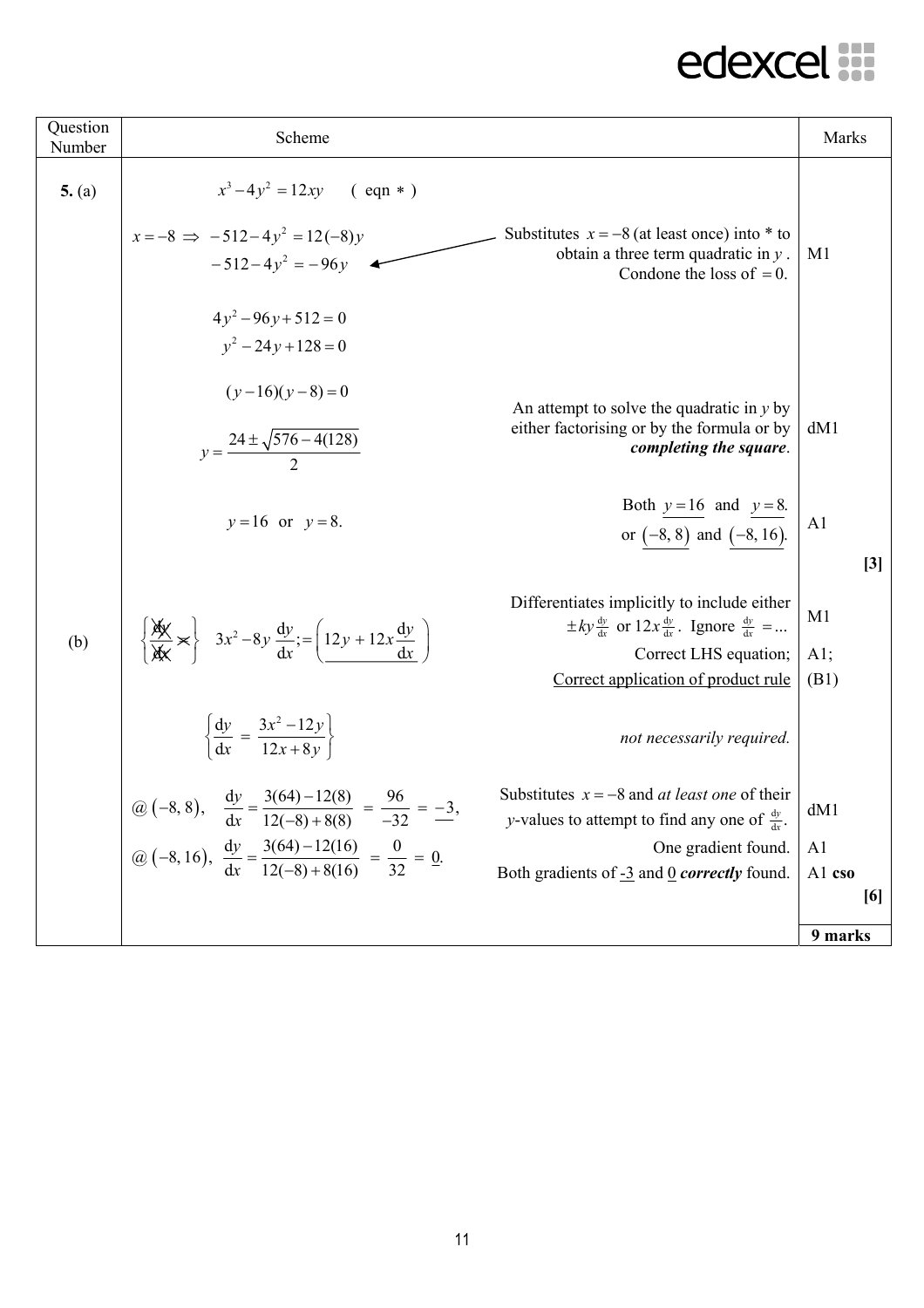| Question<br>Number                      | Scheme                                                                                                                                                                                                     |                                                                                                                                                                                                                              | Marks                |
|-----------------------------------------|------------------------------------------------------------------------------------------------------------------------------------------------------------------------------------------------------------|------------------------------------------------------------------------------------------------------------------------------------------------------------------------------------------------------------------------------|----------------------|
| <i><b>Aliter</b></i><br>5. (b)<br>Way 2 | $\left\{\frac{\partial x}{\partial x}\right\}$ $3x^2\frac{dx}{dy}-8y$ ; $=\left(12y\frac{dx}{dy}+12x\right)$                                                                                               | Differentiates implicitly to include either<br>$\pm kx^2 \frac{dx}{dy}$ or $12y \frac{dx}{dy}$ . Ignore $\frac{dx}{dy}$ =<br>Correct LHS equation<br>Correct application of product rule                                     | M1<br>$A1$ ;<br>(B1) |
|                                         | $\left\{\frac{dy}{dx} = \frac{3x^2 - 12y}{12x + 8y}\right\}$                                                                                                                                               | not necessarily required.                                                                                                                                                                                                    |                      |
|                                         | @ (-8, 8), $\frac{dy}{dx} = \frac{3(64) - 12(8)}{12(-8) + 8(8)} = \frac{96}{-32} = \frac{-3}{-3}$ ,<br>@ (-8, 16), $\frac{dy}{dx} = \frac{3(64) - 12(16)}{12(-8) + 8(16)} = \frac{0}{32} = \frac{0}{-3}$ . | Substitutes $x = -8$ and <i>at least one</i> of their<br><i>y</i> -values to attempt to find any<br>one of $\frac{dy}{dx}$ or $\frac{dx}{dy}$ .<br>One gradient found.<br>Both gradients of -3 and 0 <i>correctly</i> found. | dM1<br>A1<br>Al cso  |
|                                         |                                                                                                                                                                                                            |                                                                                                                                                                                                                              | [6]                  |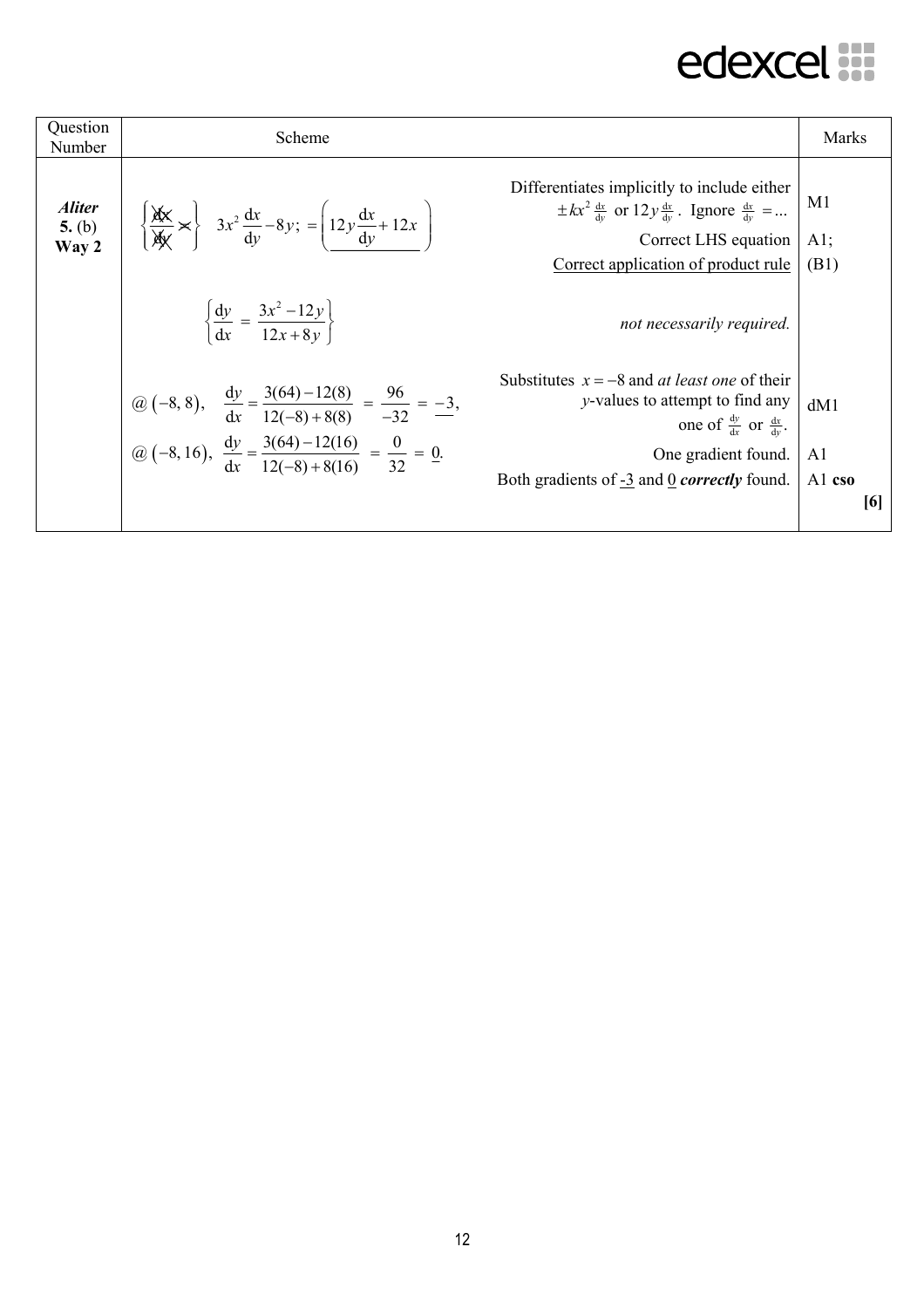| Question<br>Number                 | Scheme                                                                                               |                                                                                                                                                                                                                           | Marks                                   |
|------------------------------------|------------------------------------------------------------------------------------------------------|---------------------------------------------------------------------------------------------------------------------------------------------------------------------------------------------------------------------------|-----------------------------------------|
| <b>Aliter</b><br>5. $(b)$<br>Way 3 | $x^3-4y^2 = 12xy$ (eqn *)                                                                            |                                                                                                                                                                                                                           |                                         |
|                                    | $4y^2 + 12xy - x^3 = 0$                                                                              |                                                                                                                                                                                                                           |                                         |
|                                    | $y = \frac{-12x \pm \sqrt{144x^2 - 4(4)(-x^3)}}{8}$                                                  |                                                                                                                                                                                                                           |                                         |
|                                    | $y = \frac{-12x \pm \sqrt{144x^2 + 16x^3}}{8}$                                                       |                                                                                                                                                                                                                           |                                         |
|                                    | $y = \frac{-12x \pm 4\sqrt{9x^2 + x^3}}{8}$                                                          |                                                                                                                                                                                                                           |                                         |
|                                    | $y = -\frac{3}{2}x \pm \frac{1}{2}(9x^2 + x^3)^{\frac{1}{2}}$                                        |                                                                                                                                                                                                                           |                                         |
|                                    | $rac{dy}{dx} = -\frac{3}{2} \pm \frac{1}{2} (\frac{1}{2}) (9x^2 + x^3)^{-\frac{1}{2}}; (18x + 3x^2)$ | A credible attempt to make $y$ the subject<br>and an attempt to differentiate either $-\frac{3}{2}x$<br>or $\frac{1}{2}(9x^2 + x^3)^{\frac{1}{2}}$ .                                                                      | M1                                      |
|                                    | $\frac{dy}{dx} = -\frac{3}{2} \pm \frac{18x + 3x^2}{4(9x^2 + x^3)^{\frac{1}{2}}}$                    |                                                                                                                                                                                                                           | A <sub>1</sub>                          |
|                                    |                                                                                                      | $rac{dy}{dx} = -\frac{3}{2} \pm k \left(9x^2 + x^3\right)^{-\frac{1}{2}} (g(x))$<br>$rac{dy}{dx} = -\frac{3}{2} \pm \frac{1}{2} \left(\frac{1}{2}\right) \left(9x^2 + x^3\right)^{-\frac{1}{2}}; \left(18x + 3x^2\right)$ | A <sub>1</sub>                          |
|                                    | @ $x = -8$ $\frac{dy}{dx} = -\frac{3}{2} \pm \frac{18(-8) + 3(64)}{4(9(64) + (-512))^{\frac{1}{2}}}$ | Substitutes $x = -8$ find any one of $\frac{dy}{dx}$ .                                                                                                                                                                    | dM1                                     |
|                                    | $=-\frac{3}{2}\pm\frac{48}{4\sqrt{(64)}}=-\frac{3}{2}\pm\frac{48}{32}$                               |                                                                                                                                                                                                                           |                                         |
|                                    | $\therefore \frac{dy}{dx} = -\frac{3}{2} \pm \frac{3}{2} = -\frac{3}{2}, \underline{0}.$             | One gradient correctly found.<br>Both gradients of $-3$ and 0 correctly found.                                                                                                                                            | A <sub>1</sub><br>A <sub>1</sub><br>[6] |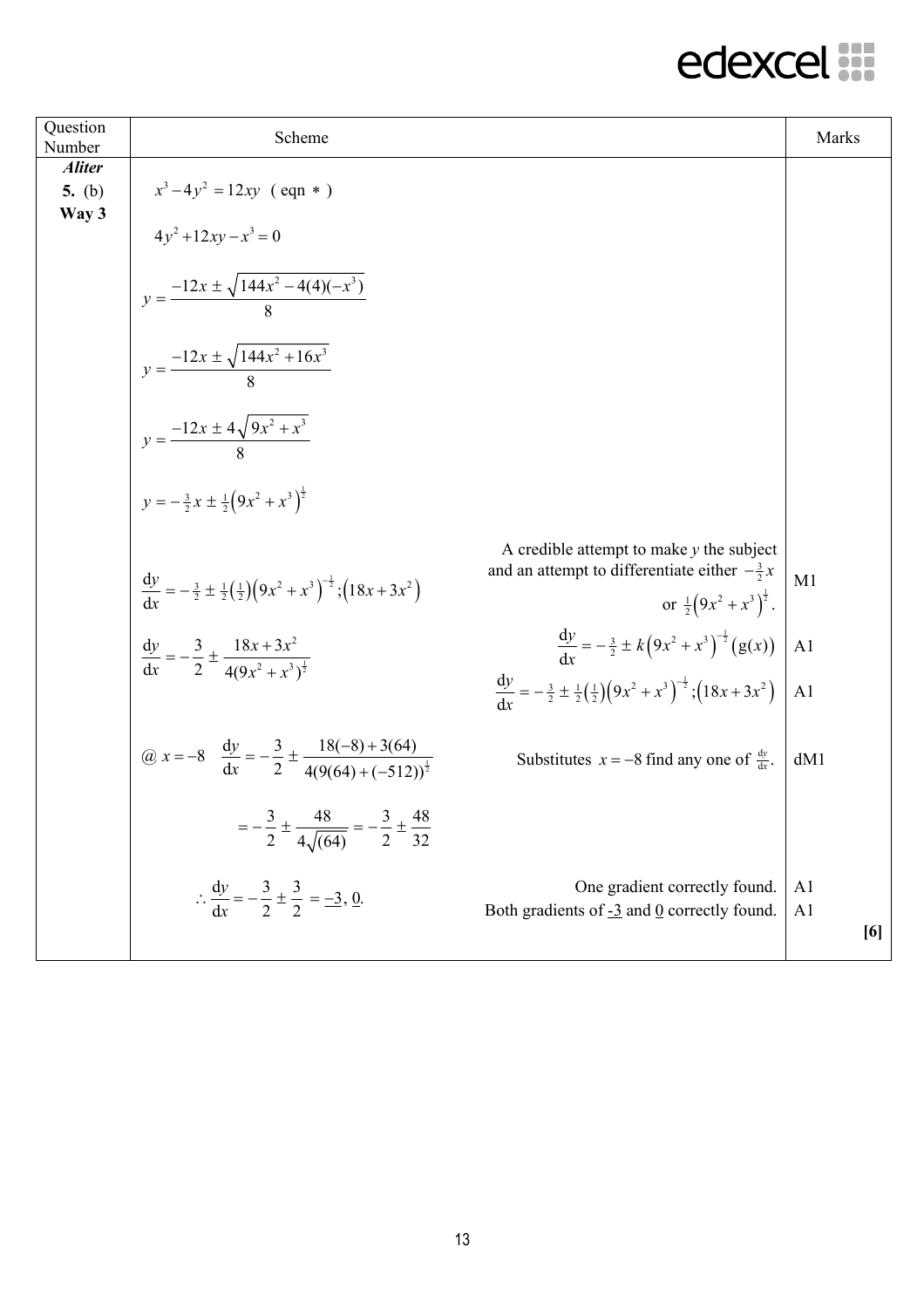| Question<br>Number | Scheme                                                                                                                                                                                                                                                   |                                                                                                                                                                                                                                                                                                         | <b>Marks</b>                         |
|--------------------|----------------------------------------------------------------------------------------------------------------------------------------------------------------------------------------------------------------------------------------------------------|---------------------------------------------------------------------------------------------------------------------------------------------------------------------------------------------------------------------------------------------------------------------------------------------------------|--------------------------------------|
| 6. (a)             | $\overrightarrow{OA} = \begin{pmatrix} 2 \\ 6 \\ 1 \end{pmatrix}$ & $\overrightarrow{OB} = \begin{pmatrix} 3 \\ 4 \\ 1 \end{pmatrix}$                                                                                                                    |                                                                                                                                                                                                                                                                                                         |                                      |
|                    | $\overrightarrow{AB} = \overrightarrow{OB} - \overrightarrow{OA} = \begin{pmatrix} 3 \\ 4 \\ 1 \end{pmatrix} - \begin{pmatrix} 2 \\ 6 \\ -1 \end{pmatrix} = \begin{pmatrix} 1 \\ -2 \\ 2 \end{pmatrix}$                                                  | Finding the difference<br>between $\overrightarrow{OB}$ and $\overrightarrow{OA}$ .<br>Correct answer.                                                                                                                                                                                                  | $M1 \pm$<br>A <sub>1</sub>           |
|                    | $l_1: \mathbf{r} = \begin{bmatrix} 2 \\ 6 \\ -1 \end{bmatrix} + \lambda \begin{bmatrix} 1 \\ -2 \\ 2 \end{bmatrix}$ or $\mathbf{r} = \begin{bmatrix} 3 \\ 4 \\ 1 \end{bmatrix} + \lambda \begin{bmatrix} 1 \\ -2 \\ 2 \end{bmatrix}$                     | An expression of the form<br>$(\text{vector}) \pm \lambda(\text{vector})$<br>$\mathbf{r} = \overrightarrow{OA} \pm \lambda \left( \text{their } \overrightarrow{AB} \right) \text{ or }$<br>$\mathbf{r} = \overrightarrow{OB} \pm \lambda \left( \text{their } \overrightarrow{AB} \right) \text{ or }$ | $[2]$<br>M1                          |
| (b)                | $l_1: \mathbf{r} = \begin{pmatrix} 2 \\ 6 \\ 1 \end{pmatrix} + \lambda \begin{pmatrix} -1 \\ 2 \\ 2 \end{pmatrix}$ or $\mathbf{r} = \begin{pmatrix} 3 \\ 4 \\ 1 \end{pmatrix} + \lambda \begin{pmatrix} -1 \\ 2 \\ 2 \end{pmatrix}$                      | $\mathbf{r} = \overrightarrow{OA} \pm \lambda \left( \text{their } \overrightarrow{BA} \right) \text{ or }$<br>$\mathbf{r} = \overrightarrow{OB} \pm \lambda \left( \text{their } \overrightarrow{BA} \right)$<br>$(r$ is needed.)                                                                      | Al $\sqrt{\phantom{a}}$ aef<br>$[2]$ |
| (c)                | $\left  l_2 : \mathbf{r} = \begin{pmatrix} 0 \\ 0 \\ 0 \end{pmatrix} + \mu \begin{pmatrix} 1 \\ 0 \\ 1 \end{pmatrix} \right  \Rightarrow \mathbf{r} = \mu \begin{pmatrix} 1 \\ 0 \\ 1 \end{pmatrix}$                                                     |                                                                                                                                                                                                                                                                                                         |                                      |
|                    | $AB = \mathbf{d}_1 = \mathbf{i} - 2\mathbf{j} + 2\mathbf{k}$ , $\mathbf{d}_2 = \mathbf{i} + 0\mathbf{j} + \mathbf{k}$ & $\theta$ is angle                                                                                                                |                                                                                                                                                                                                                                                                                                         |                                      |
|                    | $-2\cdot 0$<br>$\cos \theta = \frac{\overrightarrow{AB} \cdot \mathbf{d}_2}{\left(  \overrightarrow{AB}   \mathbf{d}_2  \right)} = \frac{\left( 2 \right) \left( 1 \right)}{\left( \sqrt{(1)^2 + (-2)^2 + (2)^2}, \sqrt{(1)^2 + (0)^2 + (1)^2} \right)}$ | Considers dot product<br>between $\mathbf{d}_2$ and their $\overrightarrow{AB}$ .                                                                                                                                                                                                                       | $M1\sqrt{ }$                         |
|                    | $\cos \theta = \frac{1+0+2}{\sqrt{(1)^2+(-2)^2+(2)^2} \cdot \sqrt{(1)^2+(0)^2+(1)^2}}$                                                                                                                                                                   | Correct followed through<br>expression or equation.                                                                                                                                                                                                                                                     | Al $\sqrt{ }$                        |
|                    | $\cos \theta = \frac{3}{3\sqrt{2}} \Rightarrow \theta = 45^{\circ}$ or $\frac{\pi}{4}$ or awrt 0.79.                                                                                                                                                     | $\theta = 45^{\circ}$ or $\frac{\pi}{4}$ or awrt 0.79                                                                                                                                                                                                                                                   | Al cao                               |
|                    |                                                                                                                                                                                                                                                          |                                                                                                                                                                                                                                                                                                         | $[3]$                                |
|                    | This means that $\cos \theta$ does not<br>necessarily have to be the subject of<br>the equation It could be of the form                                                                                                                                  |                                                                                                                                                                                                                                                                                                         |                                      |

the equation. It could be of the form  $3\sqrt{2}\cos\theta = 3$ .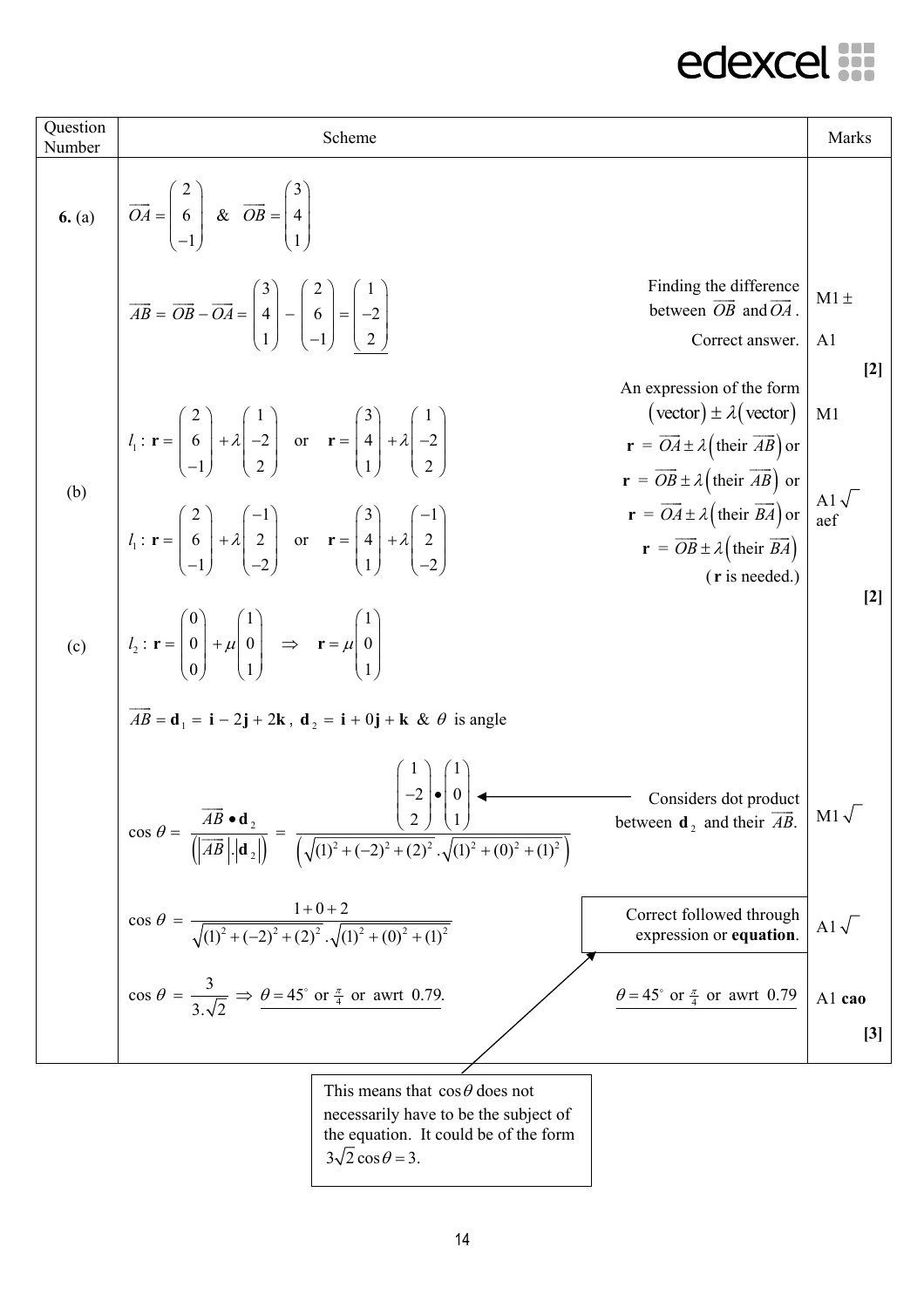| Question<br>Number                 | Scheme                                                                                                                                                                                                                                                              |                                                                                                                                                                                                                | Marks                             |
|------------------------------------|---------------------------------------------------------------------------------------------------------------------------------------------------------------------------------------------------------------------------------------------------------------------|----------------------------------------------------------------------------------------------------------------------------------------------------------------------------------------------------------------|-----------------------------------|
| 6. (d)                             | If $l_1$ and $l_2$ intersect then: $\begin{pmatrix} 2 \\ 6 \\ -1 \end{pmatrix} + \lambda \begin{pmatrix} 1 \\ -2 \\ 2 \end{pmatrix} = \mu \begin{pmatrix} 1 \\ 0 \\ 1 \end{pmatrix}$                                                                                |                                                                                                                                                                                                                |                                   |
|                                    | i: $2 + \lambda = \mu$<br>(1)<br>j: $6 - 2\lambda = 0$<br>(2)<br>$\mathbf{k}$ : $-1 + 2\lambda = \mu$<br>(3)                                                                                                                                                        | <b>Either</b> seeing equation (2) written<br>down correctly with or without any<br>other equation or seeing equations<br>$(1)$ and $(3)$ written down correctly.                                               | $M1\sqrt{ }$                      |
|                                    | (2) yields $\lambda = 3$<br>Any two yields $\lambda = 3$ , $\mu = 5$                                                                                                                                                                                                | Attempt to solve either equation (2)<br>or simultaneously solve any two of<br>the three equations to find                                                                                                      | dM1                               |
|                                    | $l_1: \mathbf{r} = \begin{pmatrix} 2 \\ 6 \\ -1 \end{pmatrix} + 3 \begin{pmatrix} 1 \\ -2 \\ 2 \end{pmatrix} = \begin{pmatrix} 5 \\ 0 \\ 5 \end{pmatrix}$ or $\mathbf{r} = 5 \begin{pmatrix} 1 \\ 0 \\ 1 \end{pmatrix} = \begin{pmatrix} 5 \\ 0 \\ 5 \end{pmatrix}$ | either one of $\lambda$ or $\mu$ correct.<br>$\begin{bmatrix} 3 \\ 0 \\ 5 \end{bmatrix}$ or $5\mathbf{i} + 5\mathbf{k}$<br>Fully correct solution & no incorrect<br>values of $\lambda$ or $\mu$ seen earlier. | A <sub>1</sub><br>A1 cso<br>$[4]$ |
| <b>Aliter</b><br>6. $(d)$<br>Way 2 | If $l_1$ and $l_2$ intersect then: $\begin{pmatrix} 3 \\ 4 \\ 1 \end{pmatrix} + \lambda \begin{pmatrix} 1 \\ -2 \\ 2 \end{pmatrix} = \mu \begin{pmatrix} 1 \\ 0 \\ 1 \end{pmatrix}$                                                                                 |                                                                                                                                                                                                                |                                   |
|                                    | <b>i</b> : $3 + \lambda = \mu$<br><b>j</b> : $4 - 2\lambda = 0$<br>(1)<br>(2)<br><b>k</b> : $1+2\lambda = \mu$<br>(3)                                                                                                                                               | <b>Either</b> seeing equation (2) written<br>down correctly with or without any<br>other equation or seeing equations<br>$(1)$ and $(3)$ written down correctly.                                               | $M1\sqrt{ }$                      |
|                                    | (2) yields $\lambda = 2$<br>Any two yields $\lambda = 2$ , $\mu = 5$                                                                                                                                                                                                | Attempt to solve either equation (2)<br>or simultaneously solve any two of<br>the three equations to find<br>either one of $\lambda$ or $\mu$ correct.                                                         | dM1<br>A <sub>1</sub>             |
|                                    | $l_1: \mathbf{r} = \begin{pmatrix} 3 \\ 4 \\ 1 \end{pmatrix} + 2 \begin{pmatrix} 1 \\ -2 \\ 2 \end{pmatrix} = \begin{pmatrix} 5 \\ 0 \\ 5 \end{pmatrix}$ or $\mathbf{r} = 5 \begin{pmatrix} 1 \\ 0 \\ 1 \end{pmatrix} = \begin{pmatrix} 5 \\ 0 \\ 5 \end{pmatrix}$  | $\begin{bmatrix} 0 \\ 0 \\ 5 \end{bmatrix}$ or $5\mathbf{i} + 5\mathbf{k}$<br>Fully correct solution $&$ no incorrect<br>values of $\lambda$ or $\mu$ seen earlier.                                            | Al cso                            |
|                                    |                                                                                                                                                                                                                                                                     |                                                                                                                                                                                                                | $[4]$<br>11 marks                 |

**Note:** Be careful!  $\lambda$  and  $\mu$  are not defined in the question, so a candidate could interchange these or use different scalar parameters.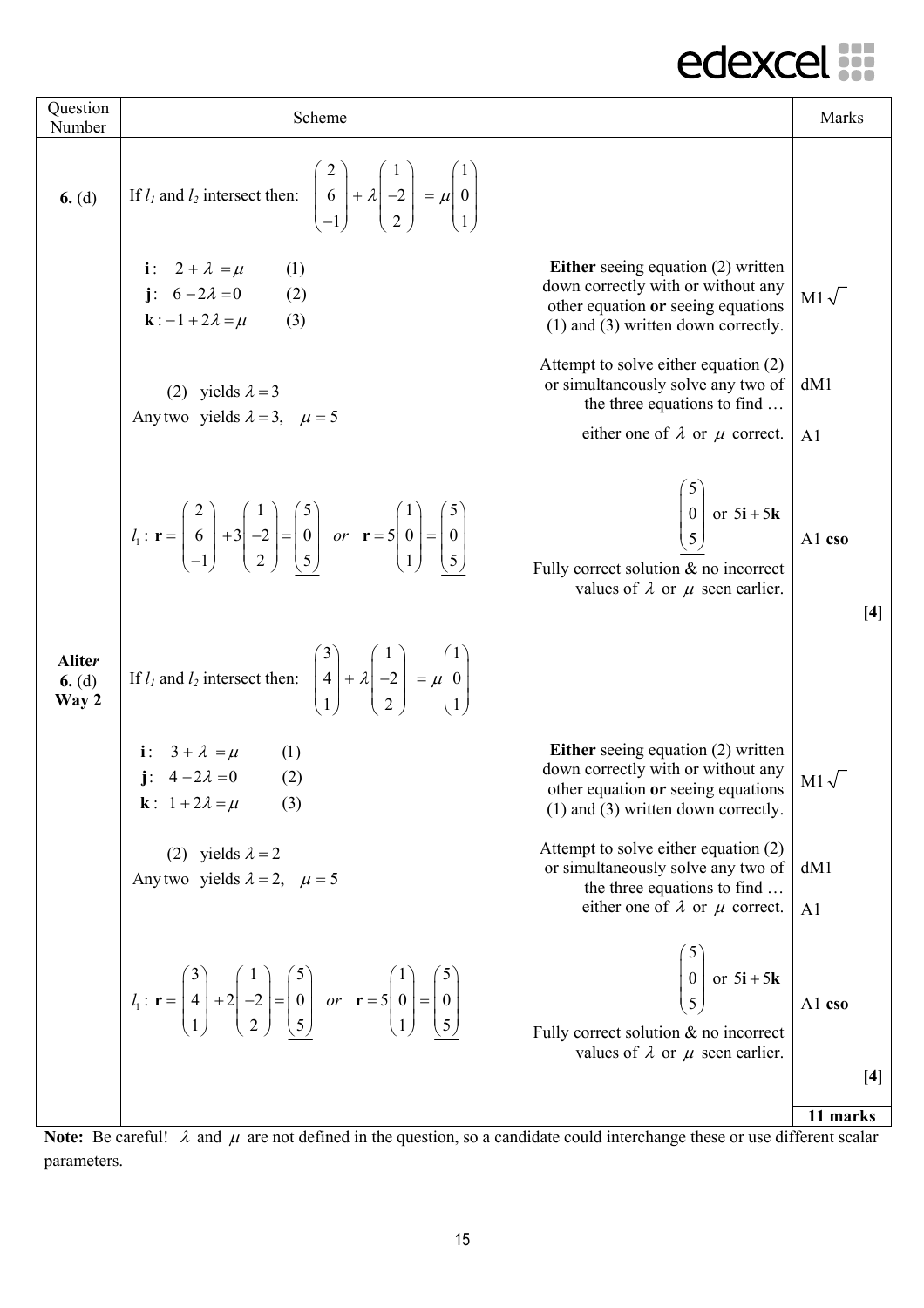| Question<br>Number                 | Scheme                                                                                                                                                                                                                                                               |                                                                                                                                                                  | Marks                 |
|------------------------------------|----------------------------------------------------------------------------------------------------------------------------------------------------------------------------------------------------------------------------------------------------------------------|------------------------------------------------------------------------------------------------------------------------------------------------------------------|-----------------------|
| <b>Aliter</b><br>6. $(d)$<br>Way 3 | If $l_1$ and $l_2$ intersect then: $\begin{bmatrix} 2 \\ 6 \\ -1 \end{bmatrix} + \lambda \begin{bmatrix} -1 \\ 2 \\ -2 \end{bmatrix} = \mu \begin{bmatrix} 1 \\ 0 \\ 1 \end{bmatrix}$                                                                                |                                                                                                                                                                  |                       |
|                                    | i: $2 - \lambda = \mu$ (1)<br>j: $6 + 2\lambda = 0$ (2)<br>$\mathbf{k}$ : $-1-2\lambda = \mu$<br>(3)                                                                                                                                                                 | <b>Either</b> seeing equation (2) written<br>down correctly with or without any<br>other equation or seeing equations<br>$(1)$ and $(3)$ written down correctly. | $M1\sqrt{ }$          |
|                                    | (2) yields $\lambda = -3$<br>Any two yields $\lambda = -3$ , $\mu = 5$                                                                                                                                                                                               | Attempt to solve either equation (2)<br>or simultaneously solve any two of<br>the three equations to find<br>either one of $\lambda$ or $\mu$ correct.           | dM1<br>A <sub>1</sub> |
|                                    | $l_1: \mathbf{r} = \begin{pmatrix} 2 \\ 6 \\ -1 \end{pmatrix} - 3 \begin{pmatrix} -1 \\ 2 \\ -2 \end{pmatrix} = \begin{pmatrix} 5 \\ 0 \\ 5 \end{pmatrix}$ or $\mathbf{r} = 5 \begin{pmatrix} 1 \\ 0 \\ 1 \end{pmatrix} = \begin{pmatrix} 5 \\ 0 \\ 5 \end{pmatrix}$ | $\begin{bmatrix} 5 \\ 0 \\ 5 \end{bmatrix}$ or 5 <b>i</b> + 5 <b>k</b><br>Fully correct solution $\&$ no incorrect<br>values of $\lambda$ or $\mu$ seen earlier. | A1 cso<br>[4]         |
| <b>Aliter</b><br>6. $(d)$<br>Way 4 | If $l_1$ and $l_2$ intersect then: $\begin{pmatrix} 3 \\ 4 \\ 1 \end{pmatrix} + \lambda \begin{pmatrix} -1 \\ 2 \\ 2 \end{pmatrix} = \mu \begin{pmatrix} 1 \\ 0 \\ 1 \end{pmatrix}$                                                                                  |                                                                                                                                                                  |                       |
|                                    | i: $3 - \lambda = \mu$ (1)<br>j: $4 + 2\lambda = 0$ (2)<br><b>k</b> : $1-2\lambda = \mu$<br>(3)                                                                                                                                                                      | Either seeing equation $(2)$ written<br>down correctly with or without any<br>other equation or seeing equations<br>$(1)$ and $(3)$ written down correctly.      | $M1\sqrt{ }$          |
|                                    | (2) yields $\lambda = -2$<br>Any two yields $\lambda = -2$ , $\mu = 5$                                                                                                                                                                                               | Attempt to solve either equation (2)<br>or simultaneously solve any two of<br>the three equations to find<br>either one of $\lambda$ or $\mu$ correct.           | dM1<br>A <sub>1</sub> |
|                                    | $l_1: \mathbf{r} = \begin{pmatrix} 3 \\ 4 \\ 1 \end{pmatrix} - 2 \begin{pmatrix} -1 \\ 2 \\ -2 \end{pmatrix} = \begin{pmatrix} 5 \\ 0 \\ 5 \end{pmatrix}$ or $\mathbf{r} = 5 \begin{pmatrix} 1 \\ 0 \\ 1 \end{pmatrix} = \begin{pmatrix} 5 \\ 0 \\ 5 \end{pmatrix}$  | $\begin{bmatrix} 0 \\ 0 \\ 5 \end{bmatrix}$ or 5 <b>i</b> + 5 <b>k</b><br>Fully correct solution $\&$ no incorrect<br>values of $\lambda$ or $\mu$ seen earlier. | A1 cso<br>$[4]$       |
|                                    |                                                                                                                                                                                                                                                                      |                                                                                                                                                                  | 11 marks              |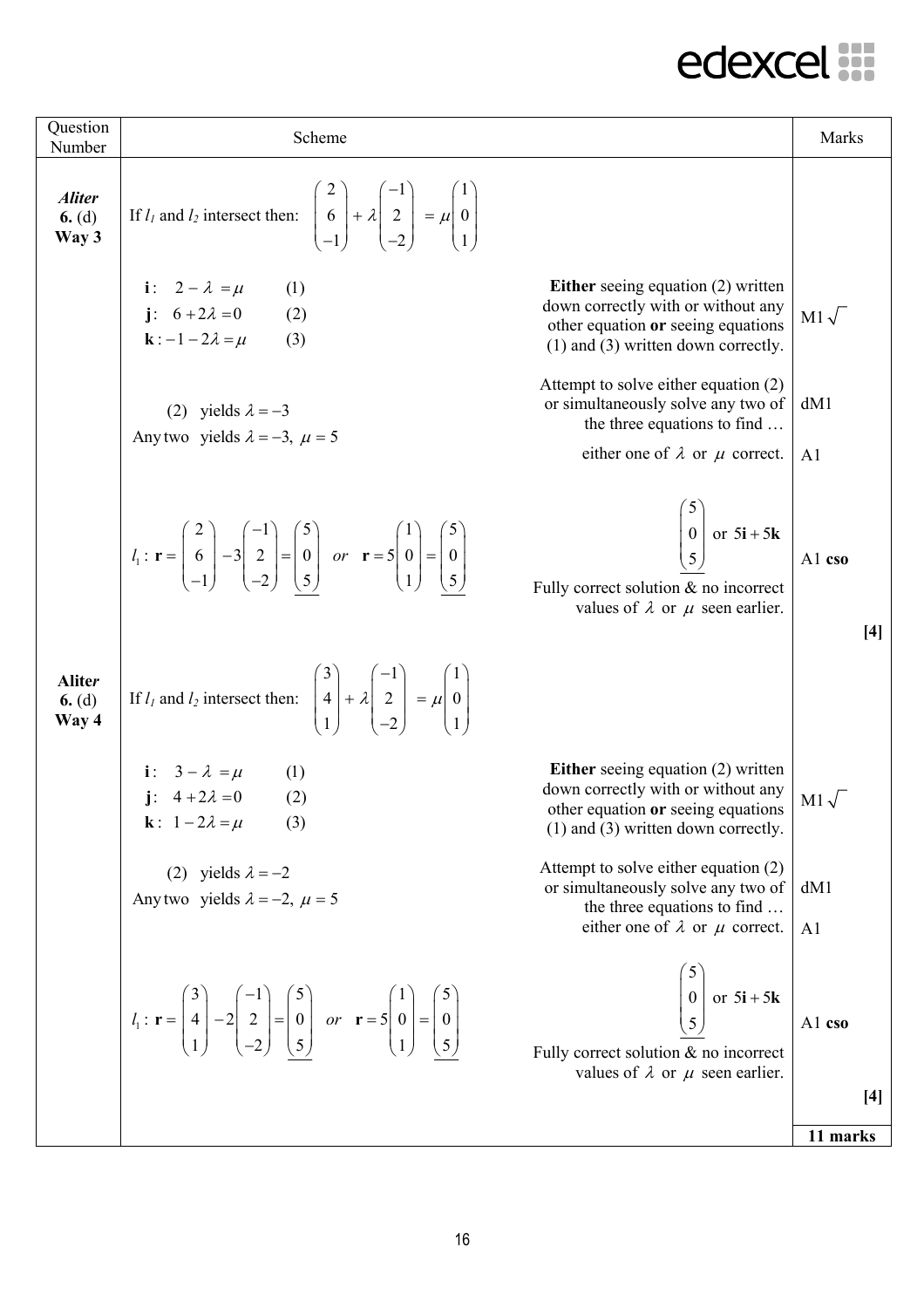| Question<br>Number | Scheme                                                                                                                                                                                                                                                                  | Marks             |
|--------------------|-------------------------------------------------------------------------------------------------------------------------------------------------------------------------------------------------------------------------------------------------------------------------|-------------------|
| 7. (a)             | $x = \ln(t+2), y = \frac{1}{t+1}$ , $\Rightarrow \frac{dx}{dt} = \frac{1}{t+2}$<br>Must state $\frac{dx}{dt} = \frac{1}{t+2}$                                                                                                                                           | B1                |
|                    | Area = $\int \frac{1}{t+1} dx$ .<br>Area $(R) = \int_{\ln 2}^{\ln 4} \frac{1}{t+1} dx$ ; $= \int_{0}^{2} \left( \frac{1}{t+1} \right) \left( \frac{1}{t+2} \right) dt$<br>Ignore limits.                                                                                | $M1$ ;            |
|                    | $\int \left(\frac{1}{t+1}\right) \times \left(\frac{1}{t+2}\right) dt$ . Ignore limits.                                                                                                                                                                                 | Al $AG$           |
|                    | Changing limits, when:<br>changes limits $x \rightarrow t$<br>$x = \ln 2 \implies \ln 2 = \ln(t+2) \implies 2 = t+2 \implies t = 0$<br>so that $\ln 2 \rightarrow 0$ and $\ln 4 \rightarrow 2$<br>$x = \ln 4 \implies \ln 4 = \ln(t+2) \implies 4 = t+2 \implies t = 2$ | B1                |
|                    | Hence, Area(R) = $\int_{0}^{2} \frac{1}{(t+1)(t+2)} dt$                                                                                                                                                                                                                 |                   |
|                    |                                                                                                                                                                                                                                                                         | [4]               |
| (b)                | $\left(\frac{1}{(t+1)(t+2)}\right) = \frac{A}{(t+1)} + \frac{B}{(t+2)}$<br>1 = A(t + 2) + B(t + 1)<br>$\frac{A}{(t+1)} + \frac{B}{(t+2)}$ with A and B found                                                                                                            | M1                |
|                    |                                                                                                                                                                                                                                                                         |                   |
|                    | Let $t = -1$ , $1 = A(1)$ $\Rightarrow$ $A = 1$<br>Finds both $A$ and $B$ correctly.<br>Can be implied.<br>(See note below)<br>Let $t = -2$ , $1 = B(-1) \Rightarrow B = -1$                                                                                            | A <sub>1</sub>    |
|                    |                                                                                                                                                                                                                                                                         |                   |
|                    | $\int_0^2 \frac{1}{(t+1)(t+2)} dt = \int_0^2 \frac{1}{(t+1)} - \frac{1}{(t+2)} dt$                                                                                                                                                                                      |                   |
|                    | Either $\pm a \ln(t+1)$ or $\pm b \ln(t+2)$<br>$= \left[\ln(t+1) - \ln(t+2)\right]_0^2$<br>Both In terms correctly ft.                                                                                                                                                  | dM1<br>A1 $\sqrt$ |
|                    | Substitutes <b>both</b> limits of 2 and 0<br>$= (\ln 3 - \ln 4) - (\ln 1 - \ln 2)$<br>and subtracts the correct way round.                                                                                                                                              | ddM1              |
|                    | $\ln 3 - \ln 4 + \ln 2$ or $\ln(\frac{3}{4}) - \ln(\frac{1}{2})$<br>$= \ln 3 - \ln 4 + \ln 2 = \ln 3 - \ln 2 = \ln \left(\frac{3}{2}\right)$<br>or $\ln 3 - \ln 2$ or $\ln(\frac{3}{2})$                                                                                | A1 aef isw        |
|                    | (must deal with ln 1)                                                                                                                                                                                                                                                   | [6]               |
|                    | Writing down $\frac{1}{(t+1)(t+2)} = \frac{1}{(t+1)} + \frac{1}{(t+2)}$ means first M1A0 in (b).<br>Takes out brackets.                                                                                                                                                 |                   |
|                    | $\frac{1}{(t+1)(t+2)} = \frac{1}{(t+1)} - \frac{1}{(t+2)}$ means first M1A1 in (b).<br>Writing down $\frac{1}{x}$                                                                                                                                                       |                   |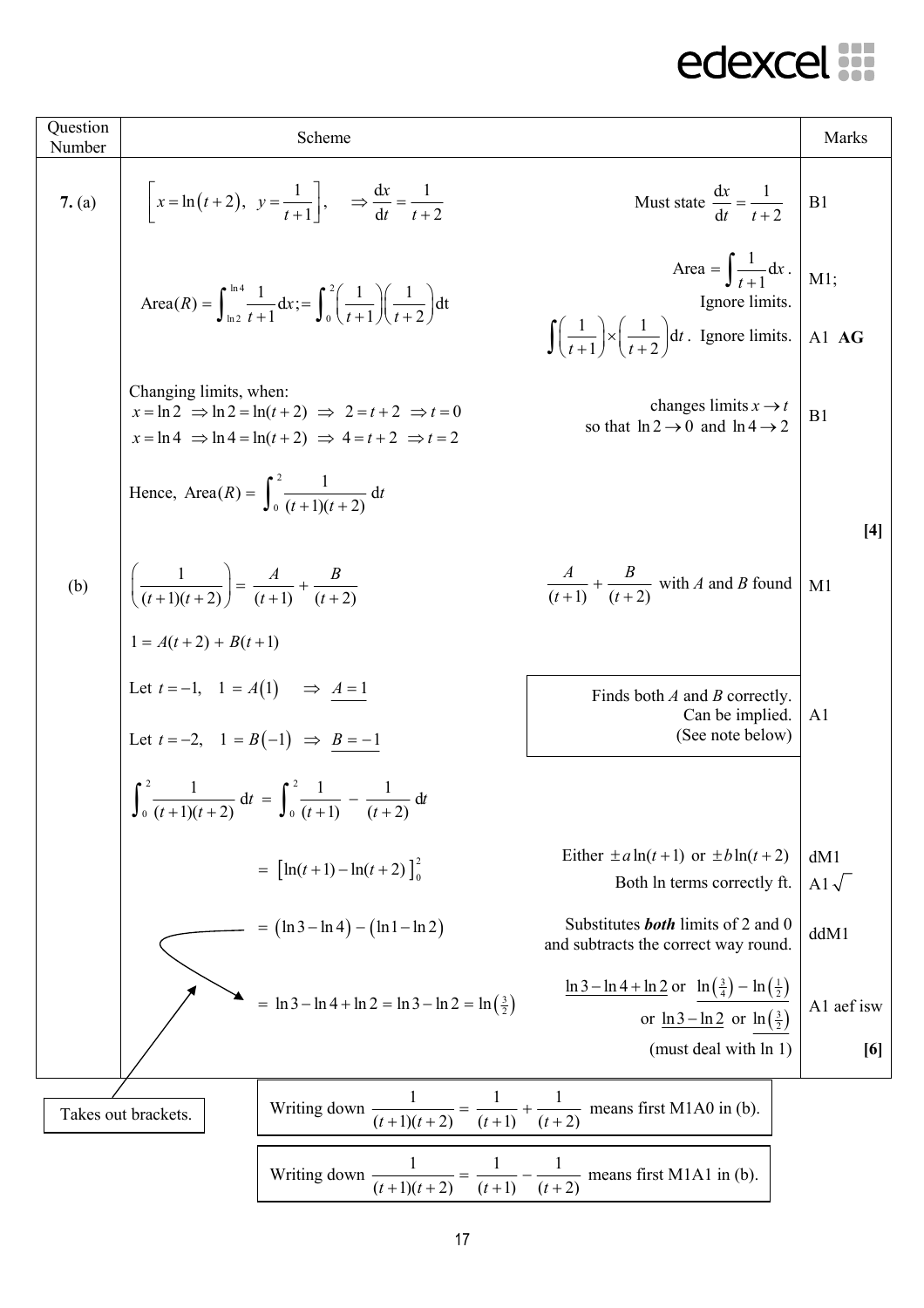| Question<br>Number | Scheme                                                                                                                               |                                                                            | Marks                            |       |
|--------------------|--------------------------------------------------------------------------------------------------------------------------------------|----------------------------------------------------------------------------|----------------------------------|-------|
|                    | $x = \ln(t+2)$ , $y = \frac{1}{t+1}$                                                                                                 |                                                                            |                                  |       |
| 7. (c)             | $e^x = t + 2 \implies t = e^x - 2$                                                                                                   | Attempt to make $t = $ the subject<br>giving $t = e^x - 2$                 | M <sub>1</sub><br>A <sub>1</sub> |       |
|                    | $y = \frac{1}{e^x - 2 + 1} \Rightarrow y = \frac{1}{e^x - 1}$                                                                        | Eliminates $t$ by substituting in $y$<br>giving $y = \frac{1}{e^x - 1}$ Al | dM1                              | $[4]$ |
| <b>Aliter</b>      | $t+1=\frac{1}{y}$ $\Rightarrow$ $t=\frac{1}{y}-1$ or $t=\frac{1-y}{y}$                                                               | Attempt to make $t = $ the subject                                         | M <sub>1</sub>                   |       |
| 7. $(c)$<br>Way 2  | $y(t+1)=1 \Rightarrow yt+y=1 \Rightarrow yt=1-y \Rightarrow t=\frac{1-y}{y}$ Giving either $t=\frac{1}{y}-1$ or $t=\frac{1-y}{y}$ Al |                                                                            |                                  |       |
|                    | $x = \ln\left(\frac{1}{v} - 1 + 2\right)$ or $x = \ln\left(\frac{1 - y}{v} + 2\right)$                                               | Eliminates $t$ by substituting in $x$                                      | dM1                              |       |
|                    | $x = \ln\left(\frac{1}{v} + 1\right)$                                                                                                |                                                                            |                                  |       |
|                    | $e^x = \frac{1}{y} + 1$                                                                                                              |                                                                            |                                  |       |
|                    | $e^x - 1 = \frac{1}{y}$                                                                                                              |                                                                            |                                  |       |
|                    | $y = \frac{1}{e^x - 1}$                                                                                                              | giving $y = \frac{1}{e^x - 1}$ A1                                          |                                  | $[4]$ |
| (d)                | Domain: $x>0$                                                                                                                        | $x > 0$ or just > 0                                                        | B1                               |       |
|                    |                                                                                                                                      |                                                                            | $\overline{15}$ marks            | $[1]$ |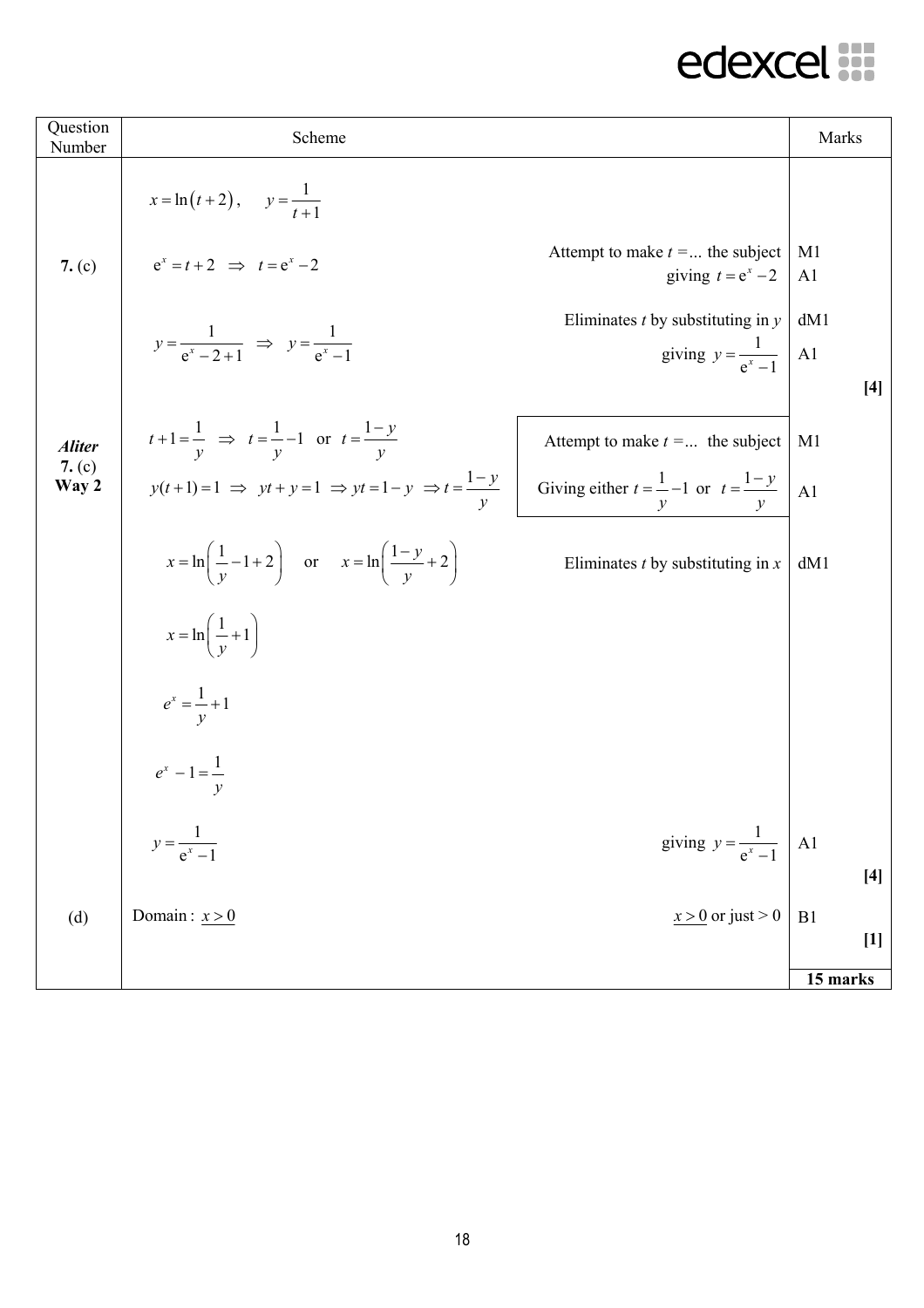| Question<br>Number                 | Scheme                                                                       |                                                                                                       | Marks                            |
|------------------------------------|------------------------------------------------------------------------------|-------------------------------------------------------------------------------------------------------|----------------------------------|
| <b>Aliter</b><br>7. $(c)$<br>Way 3 | $e^x = t + 2 \implies t + 1 = e^x - 1$                                       | Attempt to make $t+1 = $ the subject<br>giving $t + 1 = e^x - 1$                                      | M1<br>A <sub>1</sub>             |
|                                    | $y=\frac{1}{t+1}$ $\Rightarrow$ $y=\frac{1}{e^x-1}$                          | Eliminates $t$ by substituting in $y$<br>giving $y = \frac{1}{e^x - 1}$ A1                            | dM1<br>$[4]$                     |
| <b>Aliter</b><br>7. $(c)$<br>Way 4 | $t+1=\frac{1}{y}$ $\implies$ $t+2=\frac{1}{y}+1$ or $t+2=\frac{1+y}{y}$      | Attempt to make $t + 2 = $ the subject<br>Either $t + 2 = \frac{1}{t} + 1$ or $t + 2 = \frac{1+y}{t}$ | M <sub>1</sub><br>A <sub>1</sub> |
|                                    | $x = \ln\left(\frac{1}{v} + 1\right)$ or $x = \ln\left(\frac{1+y}{v}\right)$ | Eliminates $t$ by substituting in $x$                                                                 | dM1                              |
|                                    | $x = \ln\left(\frac{1}{v} + 1\right)$                                        |                                                                                                       |                                  |
|                                    | $e^{x} = \frac{1}{v} + 1 \implies e^{x} - 1 = \frac{1}{v}$                   |                                                                                                       |                                  |
|                                    | $y = \frac{1}{e^x - 1}$                                                      | giving $y = \frac{1}{e^x - 1}$ Al                                                                     | $[4]$                            |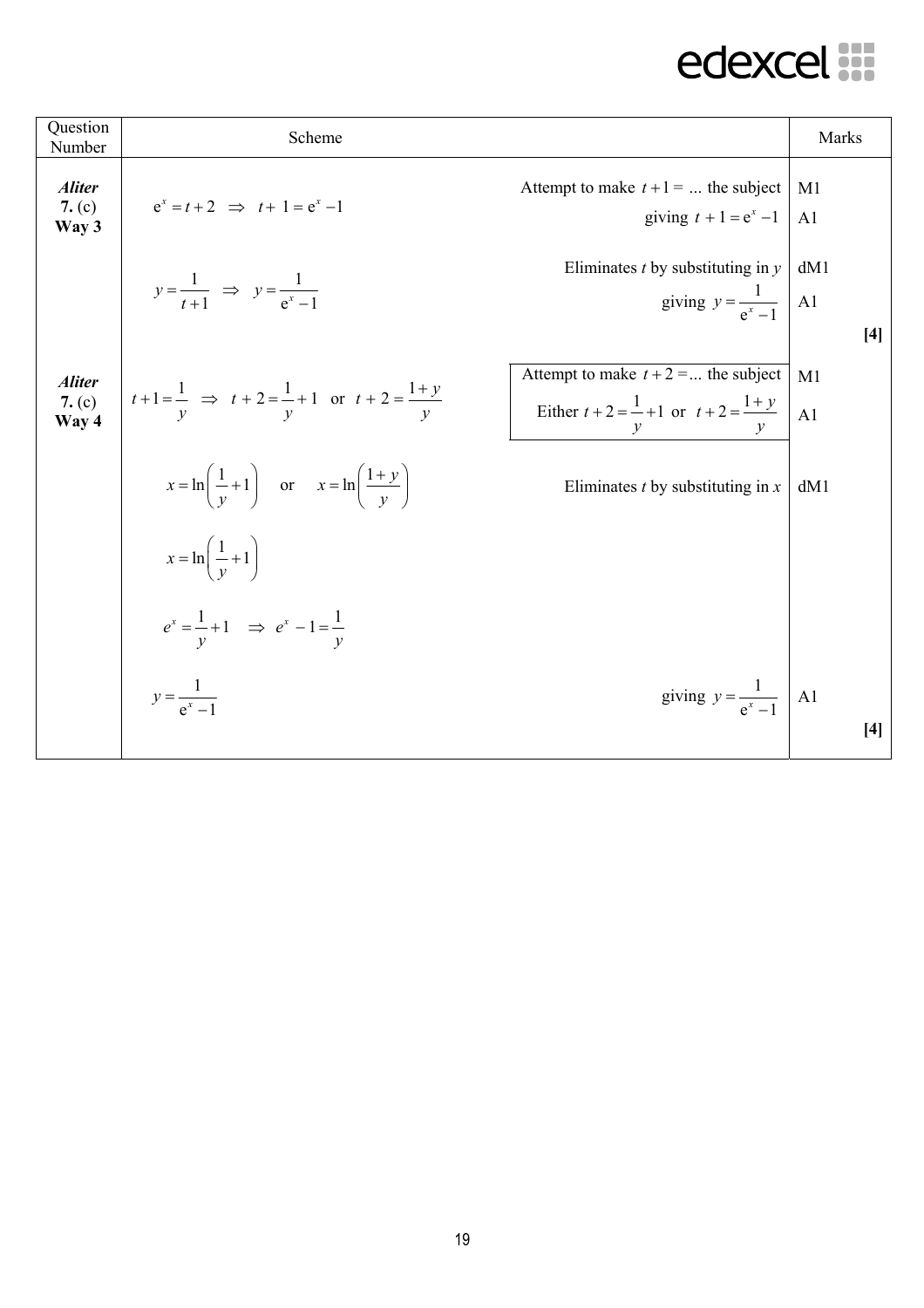| Question<br>Number            | Scheme                                                                                                                 |                                                                                                                                      | Marks          |
|-------------------------------|------------------------------------------------------------------------------------------------------------------------|--------------------------------------------------------------------------------------------------------------------------------------|----------------|
| 8. (a)                        | $\frac{dV}{dt} = 1600 - c\sqrt{h}$ or $\frac{dV}{dt} = 1600 - k\sqrt{h}$ ,                                             | Either of these statements                                                                                                           | M1             |
|                               | $(V = 4000h \Rightarrow) \frac{dV}{dh} = 4000$                                                                         | $rac{dV}{dh}$ = 4000 or $rac{dh}{dV}$ = $rac{1}{4000}$                                                                               | M1             |
|                               | $\frac{dh}{dt} = \frac{dh}{dV} \times \frac{dV}{dt} = \frac{\frac{dV}{dt}}{\frac{dV}{dt}}$                             |                                                                                                                                      |                |
|                               | Either, $\frac{dh}{dt} = \frac{1600 - c\sqrt{h}}{4000} = \frac{1600}{4000} - \frac{c\sqrt{h}}{4000} = 0.4 - k\sqrt{h}$ | Convincing proof of $\frac{dh}{dt}$   A1 <b>AG</b>                                                                                   |                |
|                               | or $\frac{dh}{dt} = \frac{1600 - k\sqrt{h}}{4000} = \frac{1600}{4000} - \frac{k\sqrt{h}}{4000} = 0.4 - k\sqrt{h}$      |                                                                                                                                      | [3]            |
| (b)                           | When $h = 25$ water <i>leaks out such that</i> $\frac{dV}{dt} = 400$                                                   |                                                                                                                                      |                |
|                               | $400 = c\sqrt{h} \Rightarrow 400 = c\sqrt{25} \Rightarrow 400 = c(5) \Rightarrow c = 80$                               |                                                                                                                                      |                |
|                               | From above; $k = \frac{c}{4000} = \frac{80}{4000} = 0.02$ as required                                                  | Proof that $k = 0.02$   B1 AG                                                                                                        | $[1]$          |
| <b>Aliter</b><br>(b)<br>Way 2 | $400 = 4000k \sqrt{h}$                                                                                                 |                                                                                                                                      |                |
|                               | $\Rightarrow$ 400 = 4000 $k\sqrt{25}$<br>$\Rightarrow$ 400 = k(20000) $\Rightarrow$ k = $\frac{400}{20000}$ = 0.02     | Using 400, 4000 and $h = 25$<br>or $\sqrt{h} = 5$ . Proof that $k = 0.02$                                                            | B1 AG<br>$[1]$ |
| (c)                           | $\frac{\mathrm{d}h}{\mathrm{d}t} = 0.4 - k\sqrt{h} \implies \int \frac{\mathrm{d}h}{0.4 - k\sqrt{h}} = \int dt$        | Separates the variables with<br>$\int \frac{dh}{0.4 - k\sqrt{h}}$ and $\int dt$ on either side<br>with integral signs not necessary. | M1 oe          |
|                               | : time required = $\int_0^{100} \frac{1}{0.4 - 0.02\sqrt{h}} dh = \frac{\div 0.02}{\div 0.02}$                         |                                                                                                                                      |                |
|                               | time required = $\int_0^{100} \frac{50}{20-x/h} dh$                                                                    | Correct proof                                                                                                                        | Al AG<br>$[2]$ |
|                               |                                                                                                                        |                                                                                                                                      |                |